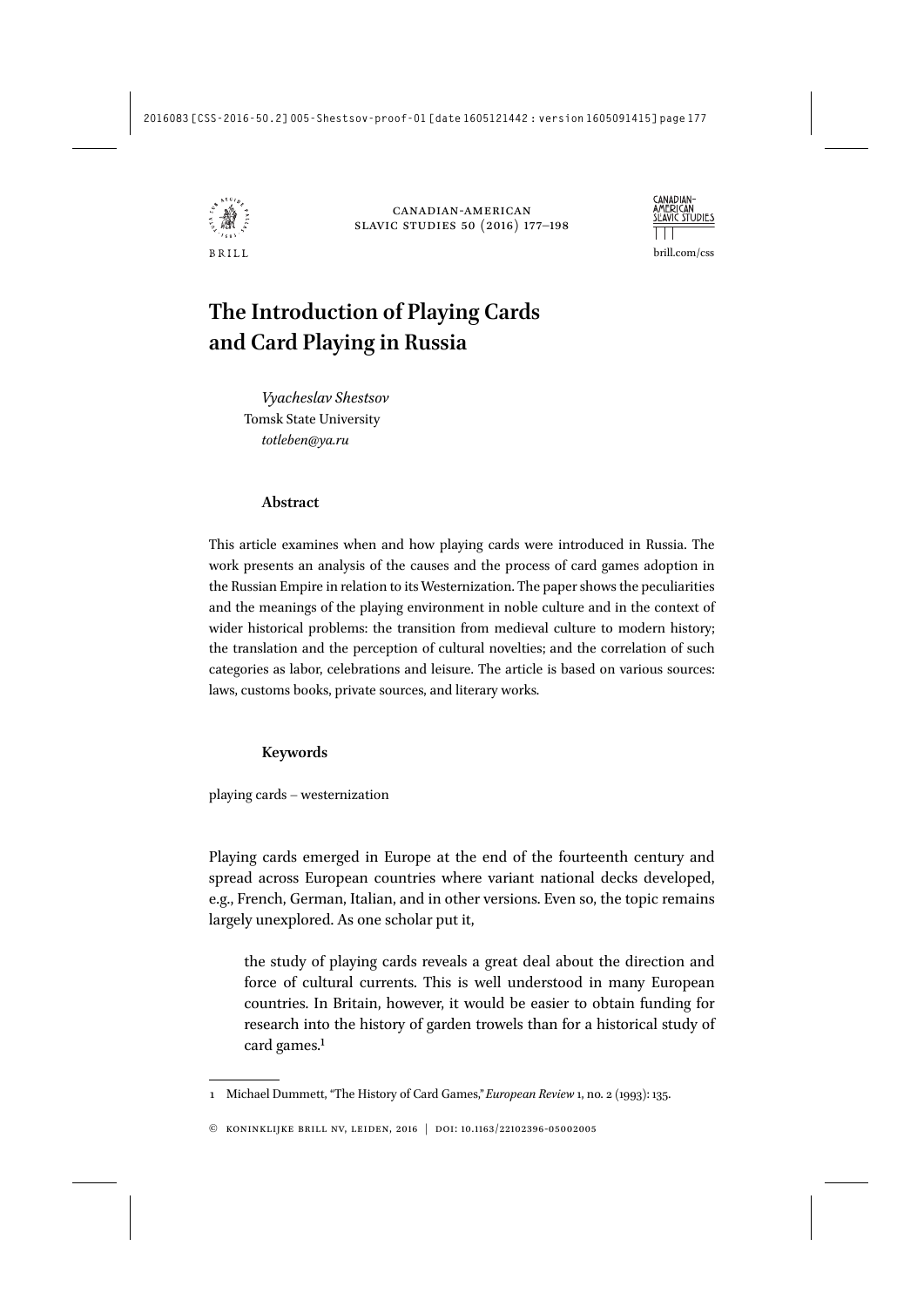# 178 SHESTSOV

This situation is happily changing,<sup>2</sup> and Russian scholars are conducting research into the topic, though the study of playing cards in Russia has not yet received much attention on the part of the international research community.3 This article seeks to introduce some of the results reached in that field of inquiry to readers outside Russia.

The history of playing cards in Russia is usually associated with the leisure activities of the Russian nobility of the eighteenth and nineteenth centuries, and with the literary work and life of Alexander Pushkin, Fyodor Dostoevsky, and Leo Tolstoy. However, playing cards had been widespread in Russian society long before that. The first historical evidence of playing cards in Muscovy dates back to 1586. In the *Dictionnaire Muscovite* compiled by members of the first French expedition to the mouth of the Northern Dvina, playing cards were mentioned along with such games as *zern'* (dice) and draughts.4 Based on the territory where the use of this particular term was recorded, it may be assumed that playing cards, as well as other articles of daily use in theWest, were brought to Muscovy by the English who, in search of the Northern Sea Route, reached the mouth of the Northern Dvina in 1553, or by the Dutch, who appeared there in 1577. This is how, in the seventeenth century, European imports of playing cards to Russia were carried out. According to the rules of the English Muscovy Company, which enjoyed the exclusive right to trade with Russia, sailors were banned from playing cards; however, the reading aloud of those rules on a weekly basis may be indicative of their poor compliance with those rules.5

Nevertheless, the idea of playing cards being introduced into Russia through the discovery of the Northern Route is merely an assumption because there is no other definite evidence available in this respect. The *Dictionnaire Muscovite*

<sup>2</sup> Gerda Reith, *The Age of Chance: Gambling in Western Culture* (London and New York: Routledge, 1999); David G. Schwartz, *Roll the Bones: The History of Gambling*, 2nd ed. (New York: Winchester Books, 2013), Nicholas Tosney,"The Playing Card Trade in Early Modern England," *Historical Research* 84, no. 226 (Nov. 2011): 637–656.

<sup>3</sup> Yu. М. Lotman, "Theme and Plot: The Theme of Cards and the Card Game in Russian Literature of the Nineteenth-Century," trans. C.R. Pike, *ptl: a Journal for Descriptive Poetics and Theory*, no. 3 (1978): 455–489; idem, *"Kartochnaia igra." Besedy o russkoi kul'ture: Byt i traditsii russkogo dvorianstva (xviii – nachalo xix veka)* (St. Petersburg: Iskusstvo, 1997), pp. 136–163; G.F. Parchevskii, *Karty i kartezhniki: panorama stolichnoi zhizni* (St. Petersburg: Izdatel'stvo Pushkinskii fond, 1998); E.V. Kovtun, ed., *Azart v Strane Sovetov*, 3 vols. (Moscow: Olimp-Biznes, 2012).

<sup>4</sup> *Parizhskii slovar' moskovitov 1586* (Riga: Izdatel'stvo Latviiskogo gosudarstvennogo universiteta, 1948), pp. 107–108.

<sup>5</sup> *Istoriia torgovykh snoshenii Rossii s Angliei* (Iur'ev: Izdanie Ministerstva torgovli i promyshlennosti, 1912), vyp. 1, 21, 71.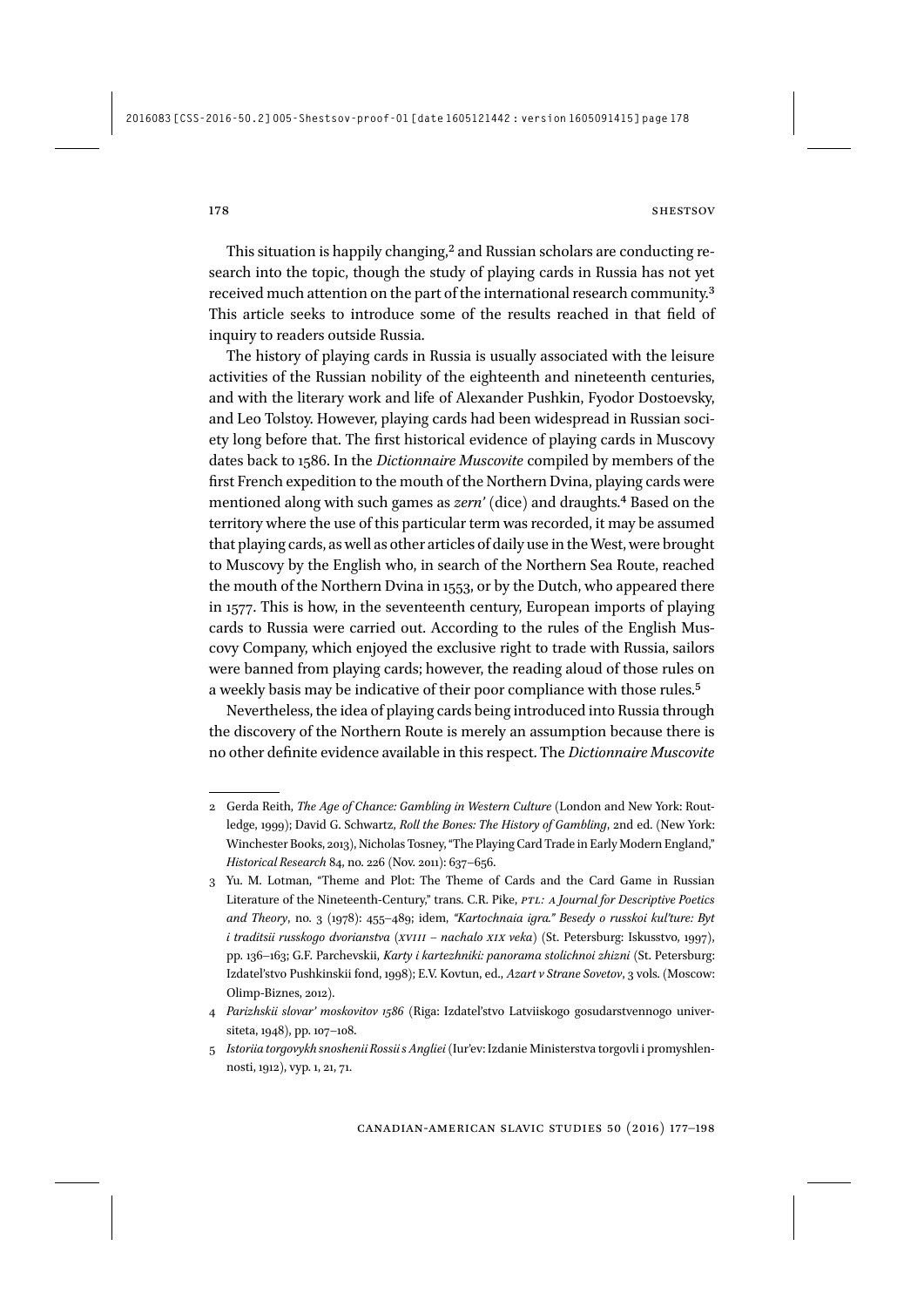table 1 *The origins of Russian card terminology at the end of the sixteenth to the beginning of the seventeenth centuries*

|                                | Terms            |          |                 |                   |                |
|--------------------------------|------------------|----------|-----------------|-------------------|----------------|
| Suits and<br>court cards Czech |                  | Polish   | Ukrainian       | <b>Belarusian</b> | <b>Russian</b> |
| Hearts                         | Cervene (Ger.)   | Czerwien | Cherva, chivra  | Chyvra, cherven'  | Chervona       |
| Diamonds                       | Bubny (Ger.)     | Dzwonki  | Bubna, dzvinka  | Bubni, zvonki     | <b>Bubna</b>   |
| Clubs                          | Zaludy (Ger.)    | Zolodzi  | Zholudz', zhir  | Zhludi, zhludzi   | Kresty         |
|                                | Zir(Cz.)         |          |                 |                   |                |
|                                | Krize $(Fr)$     |          |                 |                   |                |
| Spades                         | Zelene (Ger.)    | Wino     | Wino, piki      | Wino, piki        | Wina, lopaty   |
|                                | Lopaty $(Fr.)$   |          |                 |                   |                |
| Ace                            | Tous (Ger., Fr.) | Tuz      | Òuz             | Tuz               | Tuz            |
| King                           | Kral (Ger., Fr.) | Krol     | Korol'          | Kral'             | Korol'         |
| Queen                          | Svrsek (Ger.)    | Wyznik   | Wyshnik, kralya | Wyshnik, kral'ka  | Korol'ka       |
|                                | Kralka (Fr.)     | Kralka   |                 |                   |                |
| Jack                           | Spodek (Ger.)    | Niznik   | Nizhnik, khlap  | Nizhnik           | Kholop         |
|                                | Chlapek (Fr.)    |          |                 |                   |                |

*1586* remains the only document in which playing cards are mentioned in relation to Russia at the end of the sixteenth century. Perhaps, playing cards had been known to Russians before the English and the Dutch came to the north of Russia. The Soviet linguist Vasily Chernyshev developed a hypothesis about the Czech origin of Russian card suits and court cards. Comparing Russian card terminology with Bulgarian, Serbo-Croatian, Montenegrin, Polish, and Czech terms, Chernyshev discovered that it was the Czech terms that were closest to the Russian ones.<sup>6</sup> For that comparison, Chernyshev used the Russian card terminology of the end of the eighteenth century. We have at our disposal the dictionary by the English traveler Richard James who visited Kholmogory and Arkhangelsk in 1618–1619. In that dictionary there are the names of Russian card suits and court cards of the beginning of the seventeenth century.7 This information, to some extent, refines the conclusions by Chernyshev, though, on the whole, confirms his overall hypothesis (see Table 1).

<sup>6</sup> V.I. Cherynshev, "Terminologiia russkikh kartezhnikov i ee proiskhozhdenie," in *Russkaia rech'*, vyp. 1 (Leningrad: Academia, 1928), pp. 45–68.

<sup>7</sup> *Russko-angliiskii slovar'-dnevnik Richarda Dzhemsa (1618–1619)*(Leningrad:Izdatel'stvo Leningradskogo universiteta, 1959), p. 146.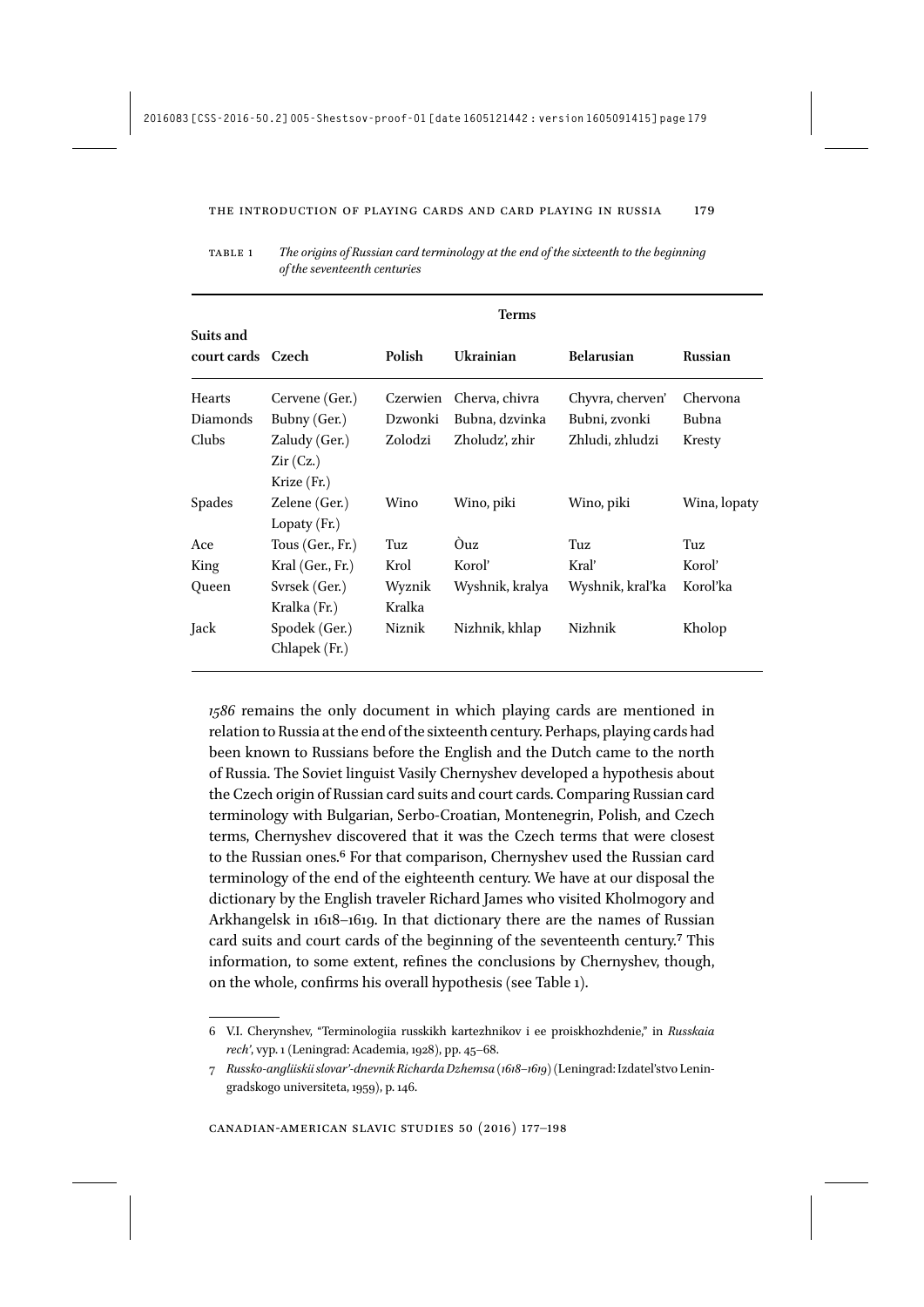# 180 SHESTSOV

According to Chernyshev, Czechs became acquainted with the original types of playing cards – Italian, French, and German – before other Slavic peoples did. In the middle of the sixteenth century, the production of cards in the Czech lands constituted an entire industry. Russian names for cards and suits were borrowed from the terms of partly "German" and partly "French" cards that were then in use in the Czech lands. German-Czech terms dominate the names of suits: "cervene" – "chervona," "bubny" – "bubna," "zaludy" – "zhludi," and probably "zelene" – "wina" (both words meaning grapes). There were also French-Czech terms in use: "krize" – "kresti," "lopaty" – "lopaty." The names of court cards, by contrast, were dominated by the French-Czech terms: "chlapek" – "kholop," "kralka" – "korol'ka," the latter being the same for both types, and only term "tous" – "tuz" borrowed from the "German" cards. It is probably due to the fact that cards in the Czech lands were not strictly divided into French and German types that in the Russian language there were no such French or German terms left as, for instance, "srdce" (hearts), "kostky" (diamonds), "eso" (ace), "svrsek" (knight), and "spodek" (jack). The Polish card terminology, despite its similarity to the Russian one, cannot explain such Russian names as "bubna," "kresti," "lopaty," and "kholop." Only one Polish term -"wino" – is the same in all the three languages: "wino" (Belarusian), "wino" (Ukrainian) and "wina" (Russian). However, the name of this suit may have derived from the Czech word "zelene," which, as well as "wino," was used to refer to green leaves or grapes. The Polish influence is significant only in the card terms of Rus' Minor and White Rus': "dzwonki" – "dzwinka" and "zwonki," "wyznik," and "niznik" – "vyshnik" and "nizhnik."

In general, though, the Russian, Belarusian, and Ukrainian languages have a common Czech basis for their card terminology, whereas specific Belarusian and Ukrainian terms were not reflected in the Russian language. Thus, Muscovite Rus', White Rus' (Belarus), and Rus' Minor (Ukraine) may have received cards from the same source – the Czech lands – presumably at the end of the sixteenth century. Nevertheless, cards were introduced into Muscovite Rus' without the involvement of Belarusians and Ukrainians, who had experienced Polish influence.8

Chernyshev believes that playing cards were brought to Russia through its southern and southwestern borders by Greek and Moldavian merchants. Initially, they imported them legally and when they were banned, they smuggled them in. To support his hypothesis, Chernyshev points to the friendly ties between Moldavian rulers and Moscow and the eastward spread of the

<sup>8</sup> Chernyshev, "Terminologiia russkikh kartezhnikov i ee proiskhozhdenie," pp. 54–64.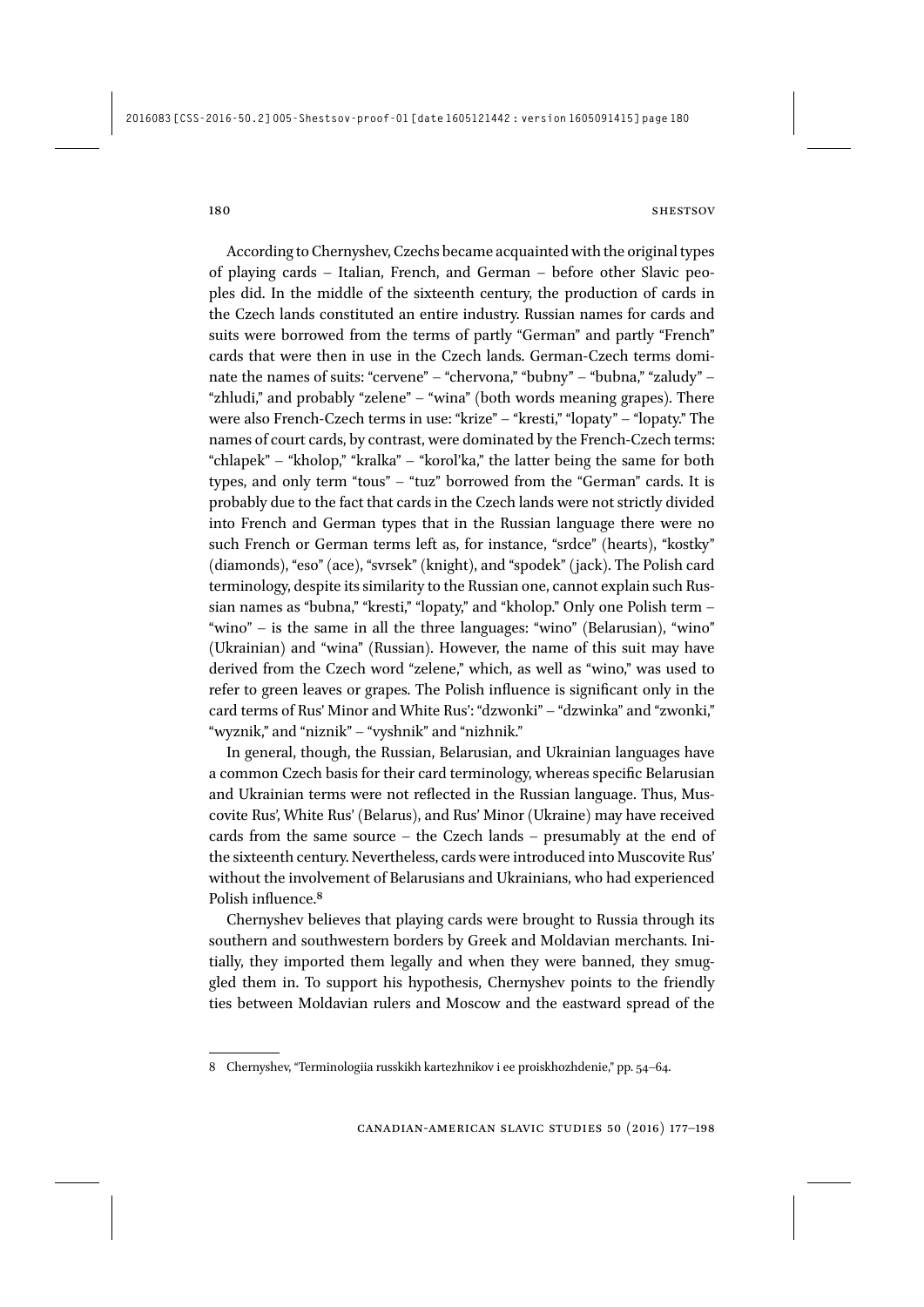Czech language and culture in the fifteenth to the sixteenth centuries.9 But this historical argument seems to be of a too general and arbitrary character; furthermore, the import of cards to Muscovy were legal virtually throughout the seventeenth century. To date, there are no direct and accurate historical facts indicating the introduction of playing cards into Russia from the Czech lands. Subsequently, in spite of the linguistic similarities between the Russian and Czech terminology, the Czech origin of Russian playing cards cannot be asserted unequivocally. Research into this area is complicated by the fact that neither images of playing cards nor principles or names of card games of the end of the sixteenth to the beginning of the seventeenth centuries have survived to the present day which could be compared to European ones.

In the seventeenth century, playing cards were known, first and foremost, in the cities involved in the transit trade of foreign-made goods. Small wholesale lots of those goods were transported from Arkhangelsk to the cities in the basin of the Northern Dvina River and the country's central regions, as well as to the Urals and Siberia. One of the main places for the sale of foreign goods coming from Arkhangelsk was Ustiug Velikii. In the years 1633–1636, 1650–1656 and 1675–1680, there were around 2,225 dozen playing cards (26,700 decks) delivered from Arkhangelsk to Ustiug Velikii, which were sent on to Moscow, Vyatka, Blagoveshchensk, Sol Vychegodskaia, Sol Kamskaia, Perm, and Kazan. The largest consignments were shipped to Siberian cities.<sup>10</sup>

Despite the widespread distribution of playing cards in Muscovy, according to customs books, they used to be imported in small quantities, considering the country's size. Trade operations with these goods in the domestic market were small-scale. Little demand for playing cards accounts for the absence of any evidence of a specialized craft activity connected with their production in the seventeenth century. The lack of card production may also have resulted from the scarcity of paper (domestic paper was of low quality, and so most paper in pre-Petrine Russia was imported and therefore expensive).

In the seventeenth century, card games along with dice were considered to be one of the several social vices. The Russian historian Nikolai Kostomarov wrote that *zern'* (dice) and playing cards were seen as the "most reprehensible pastime" and were attributed to the "favorite amusement of idlers, revelers,

<sup>9</sup> Ibid., pp. 59–60.

<sup>10</sup> The statistics are drawn from *Tamozhennye knigi Moskovskogo gosudarstva xvii v. Severnyi rechnoi put': Ustiug Velikii, Sol'vychechodsk, Tot'ma v 1633–1636, 1650–1656, 1675–1680 гг*. (Moscow and Leningrad: Izdatel'stvov Akademii nauk sssr, 1950–1951), vols. 1–3.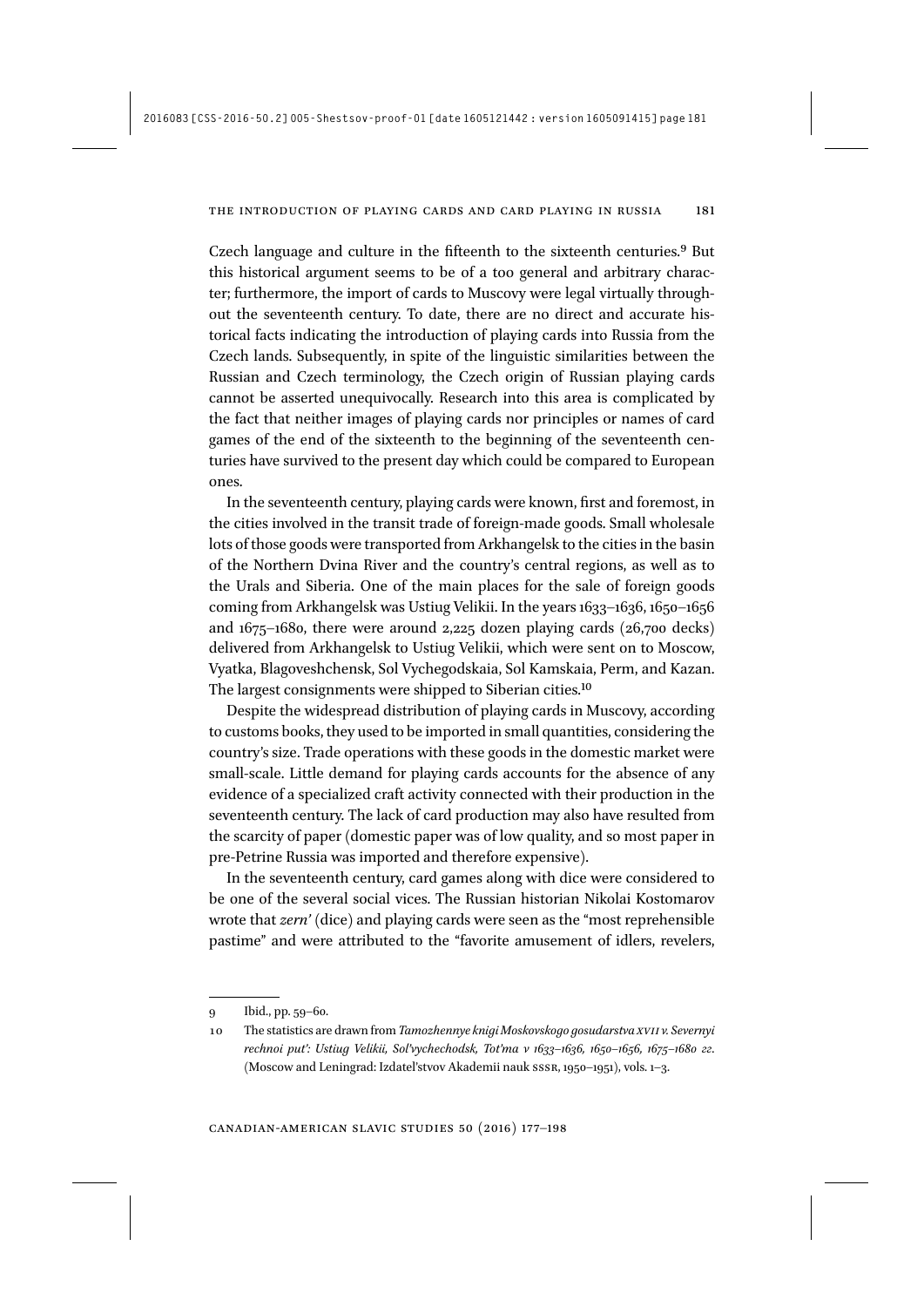scoundrels, and the depraved."11 Indicative of this view is the first evidence concerning playing cards, which appears in 1613, and involves the case against the ambassadors to the German lands Stepan Ushakov and Semion Zaborovsky. The interpreter Timofei Fanelin, in his testimony, described the following row with the German nobility which took place on their way to Berlin:

The German nobles were playing cards, and there came Stepanov's attorney who was drunk and started to turn their cards … and that made the nobles very upset, they pushed him away from the table; he was about to start fighting with them when Timofei himself hit the guy with a stick.12

According to records, gambling was widespread among servicemen, especially in Siberia (where the largest numbers of playing cards used to be sent). Games often turned into fights and provoked robbery, theft, and murder; they were associated with drunkenness and a low level of moral conduct. Servicemen often lost their property, state-owned weapons, and pay.13 In many injunctions by tsars and military governors, there was a set phrase used to oblige governors and officials to deter the military from doing bad things, so that they "did not carouse and get drunk or illegally keep any wine, tobacco, brothels or *zern'*."14

City administrations and officials were, under the threat of punishment, banned from playing dice and card games or deriving profits from gambling. In instructions given by a governor of Yakutsk to a customs officer it was stated that if "anybody undertakes … to keep cards and dice for sale and you, the customs officer, will keep silent about that … or even take bribes for your silence or if you yourself start dealing with cards or *zern'*, … you will be mercilessly punished by order of the Sovereign."15 Recurrent bans are indicative of the fact

<sup>11</sup> N.I. Kostomarov, *Ocherk domashnei zhinzi i nravov velikorusskogo narvoda v xvi–xvii stoletiiakh* (St. Petersburg: Tipografiia K. Vul'fa, 1860), p. 144.

<sup>12</sup> *Pamiatniki diplomaticheskikh snoshenii Drevnei Rossii s derzhavami inostrannymi*, vol. 2 (St. Petersburg: Tipografiia Vtorogo Otdeleniia Ego Imperatorskogo Velichestva Kantseliarii, 1852), pp. 1076–1079.

<sup>13</sup> *Akty istoricheskie* (St. Petersburg: Tipografiia Vtorogo Otdeleniia Ego Imperatorskogo Velichestva Kantseliarii, 1842), vol. 4, no. 74; vol. 3, no. 193; *Akty, otnosiashchiesia do iuridicheskogo byta drevnei Rossii* (St. Petersburg: Tipografiia Akademii nauk, 1864), vol. 2, no. 230.

<sup>14</sup> *Polnoe sobranie zakonov Rossiiskoi imperii* (hereafter *psz*), First Series (St. Petersburg: Tipografiia Vtorogo Otdeleniia Ego Imperatorskogo Velichestva Kantseliarii, 1830), vol. 3, no. 1540.

<sup>15</sup> *Dopolneniia k Aktam istorichestkim* (St. Petersburg: Tipografiia A. Transhelia, 1848), vol. 3, no. 7.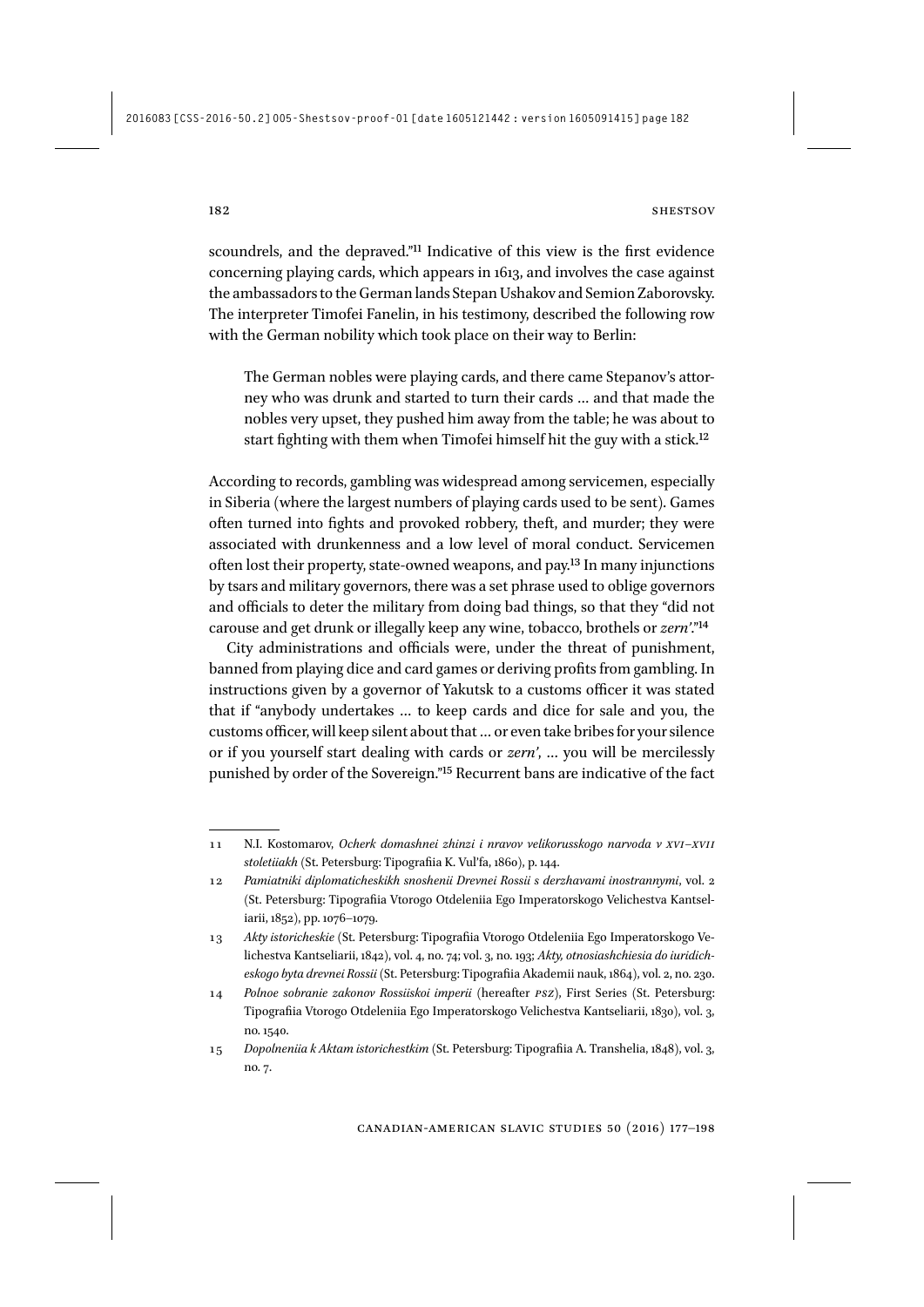that the laws were not always observed and so it may be assumed that all of these documents reflected not the actual but the desired state of affairs.

There were nationwide legislative measures taken against gambling as well. The Decree of 1648 prohibited "any diabolic action, mockery, and buffoonery with all sorts of diabolic games," including dice, playing cards, chess, and draughts.16 This Decree led to a drastic decrease in the importation of cards to Russia. If in the years 1633–1636 there were about 548 dozen decks of cards delivered to Ustiug Velikii from Arkhangelsk, in 1650–1651 this number fell by one half, to only 249 dozen. In 1652–1656 the importation of cards to Ustiug Velikii ceased entirely. After the death of the Tsar Alexei Mikhailovich in 1676, and probably due to the "pent-up demand" that formed during his reign, the importation of cards resumed and even increased, if compared to 1650–1651, by approximately six times: from 1676 to 1680, under the new Tsar Fyodor Alexeevich, there were around 1,428 dozen decks brought into Ustiug Velikii.17

According to the Law Code of 1649 – the *Sobornoe Ulozhenie* – gambling was banned but the game itself did not constitute a crime itself and was only considered as one of the causes of crime. Gamblers, if there were no thefts or any other serious crimes committed by them, would have to pay a fine or be whipped in public on the square.<sup>18</sup>

The Orthodox Church was also among those opposed to gambling and it was the Church that initiated the Decree of 1648. The Church's Book of One Hundred Chapters – the *Stoglav* of 1551 – referenced the rules of the Sixth Ecumenical Church Council, barring not only pagan dances and games but also such secular games as chess, draughts, and dice, though there was no specific reference in the rules of the Council about these "dances and games."19 Prohibiting chess, the tsar himself did not adhere to the ban. It is known that Ivan the Terrible died at the chessboard. In the *Domostroi*, games were seen as a vicious passion:

Demons will rejoice and gather together, seeing that their time has come, and will do whatever they want roistering and playing dice and chess, and other games that they find amusing.20

<sup>16</sup> *Akty istoricheskie*, vol. 4, no. 35.

<sup>17</sup> The statistics are drawn from: *Tamozhennye knigi Moskovskogo gosudarstva xvii v*.

<sup>18</sup> *Sobornoe Ulozhenie 1649 g*., in *Rossiiskoe zakonodatel'stvo x–xx vekov*, vol. 3 (Moscow: Iuridicheskaia literature, 1986), p. 232.

<sup>19</sup> *Stoglav*, in *Rossiiskoe zakonodatel'stvo x–xx vekov*, 2:368 (chap. 92).

<sup>20</sup> *Domostroi* (Moscow: Khudozhestvennaia literatura, 1985), pp. 80–81.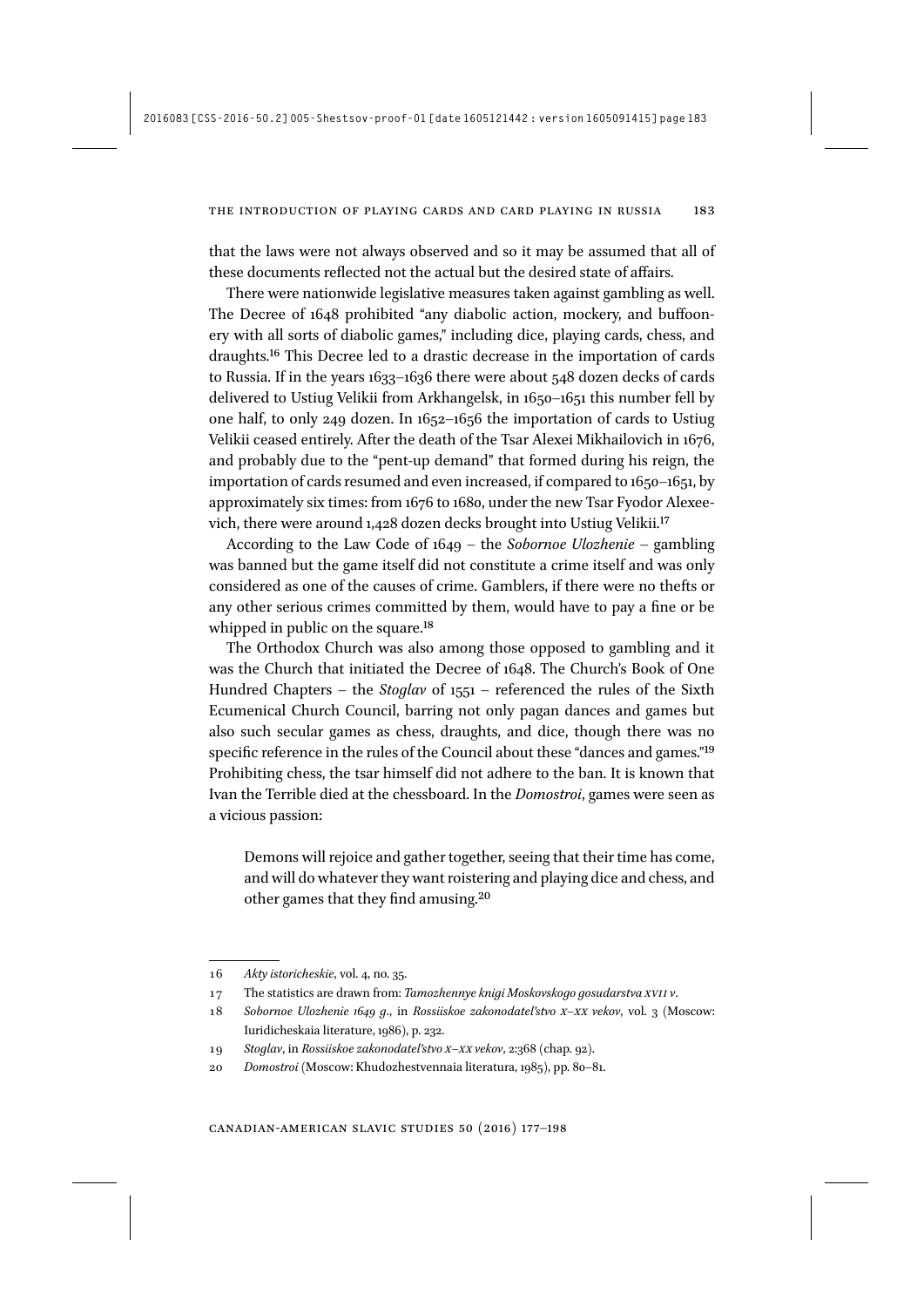The literary and pedagogical text"On Children's Manners" which is a translation into Russian of the writings by Erasmus of Rotterdam "De civilitate morum puerilium" (1530) dates back to the beginning of the third quarter of the seventeenth century. It was translated by the Russian-Ukrainian writer Epiphanius Slavinetsky by the governmental order to establish European norms of behavior in Russia. There are references made in the text as follows: "Games which are commanded to be refrained from are: dicing, playing cards, and bathing."21 When making contractual records of employment or of acceptance of a person as an apprentice to a craftsman, it was definitely stipulated that a worker or a student not only has to "do all work obediently," but also "not to drink, play dice or cards and not to go to taverns."22

However, despite the fight against gambling on the part of state authorities and the Church, it was one of the sources of income for local municipal budgets. Military governors, using public money, would buy playing cards and give them to private individuals to organize gambling and to judge in the event of disputes between players.<sup>23</sup> Thus, in 1624, a governor of the Siberian city of Tara appealed to the Siberian Chancellery (*Siberskii Prikaz*), which ruled Siberia, to ban gambling in the town, as it led to theft and other crimes. The Siberian Chancellery replied that it was impossible because dice and cards in the city of Tara had long been enjoyed by private persons and constituted a source of public revenue. Governors were to keep an eye on those who played such games so that they played quietly and did not commit any crimes in case of losses.24 Games of chance were held in state-owned taverns where servicemen, industrialists, and traders spent a significant amount of their time. Thanks to the players, the consumption of alcohol was high; and as games attracted traders, state revenues from the sale of vodka and customs fees increased. That is why state officials – heads of taverns and of customs – organized the gambling, the revenue from which went not only into municipal budgets but into their own pockets, as well. In 1649, with regard to the ban on gambling, the governor of the Dvina region wrote to Novgorod that "in previous years, when dice and playing cards were allowed in taverns, there used to be more

22 A.A. Liutsidarskaia, *Starozhily Sibiri* (Novosibirsk: Nauka, 1992), p. 170.

<sup>21</sup> V.V. Bush, *Pamiatniki starinnogo russkogo vospitaniia* (Petrograd: Tipgrafiia Kiugel'gen, 1918), p. 54.

<sup>23</sup> "Kniga raskhodnaia (1622–1623) Turinskogo ostroga," in *Akty, otnosiashchiesia do iuridicheskogo byta drevei Rossii*, vol. 2, no. 143.

<sup>24</sup> S.B. Veselovskii, "Azartnye igry kak istochnik dokhoda Moskovskogo gosudarstva v xvii veke," in *Sbornik statei, posviashchennykh V.O. Kliuchevskomu* (Moscow: Tipografiia S.P. Iakovleva, 1909), pp. 305–306.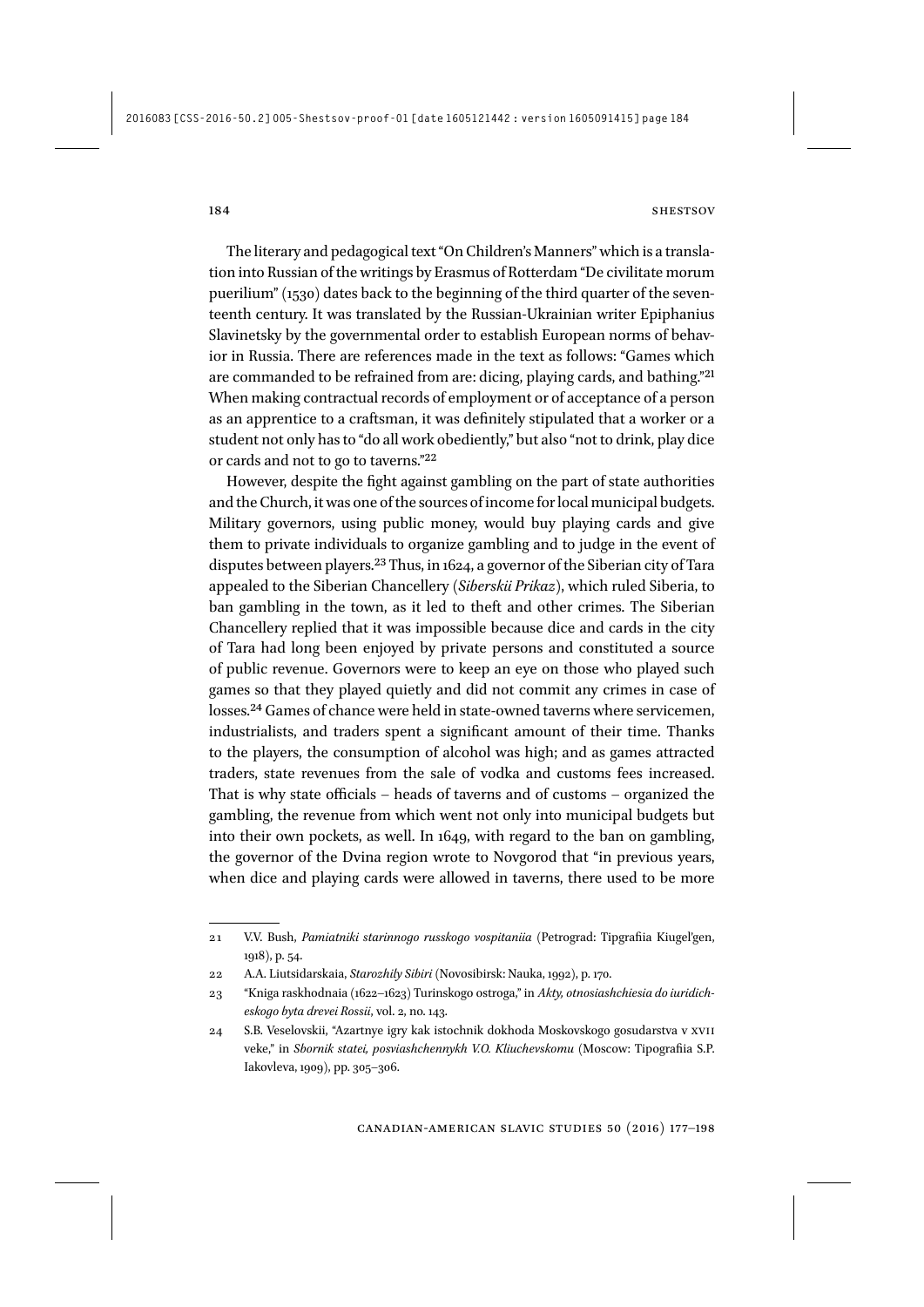players and pitukhs (drunkards and barflies), and so customs duties and vodka fees used to be high." In 1668, residents of the city of Tiumen responded in the same way to the governor of Tobolsk, namely that "if dice and playing cards are prohibited, no one will drink state vodka." For that reason, and especially in Siberia, the practice of private individuals buying out games of chance continued to exist in the eighteenth century as the state feared that "if to abolish that, gambling will not stop, the state treasury will lose revenues, and governors themselves will start to exploit the malign passions of the population for their own benefit."25

During the reign of Peter the Great (1689–1725) the demand for playing cards increased: from 1716 through 1723 there were 2,873 dozen (34,476 cards) packs imported into Russia through the cities of Arkhangelsk and St. Petersburg. In 1722 there was a cards manufacturing works owned by the merchant Vasilii Korotkii, and, in 1724, another one owned by Dutchman Nikolai Fanderstam.26 The "diary" of the Holstein noble F.W. Bergholz, who lived in Petersburg and in Moscow in 1721–1722, mentions four card games played in Russia at that time: Marriage, L'Hombre (*lombre*), L'Entrée and King. Bergholz played "Marriage" with an unknown Russian noble on his way from Narva to St. Petersburg even not knowing the Russian language. Bergholz had learned about the"unique and clever" Russian game of kings from Duke Karl Friedrich and offered a thorough description of it. The foreign diplomatic corps played L'Hombre – a card game that originated in Spain in the sixteenth century – and in the German Quarter, Bergholz played L'Entrée'<sup>27</sup> with the wives of Dutch and German merchants. But what kind of game it was and what the rules were, remain unknown. Thus only one of the four card games mentioned by Bergholz had a Russian origin, while the other three were European. All these games were games of skill, where the gain depended more on the skill and qualities of the player rather than on chance. These did not require significant money; the games were played not for large gain or loss (which is more relevant for gambling), but rather for the process itself.

<sup>25</sup> Veselovskii, "Azartnye igry kak istochnik dokhoda Moskovskogo gosudarstva v xvii veke," p. 311.

<sup>26</sup> *Istoriia Moskvy*, vol. 2 (Moscow: Izdatel'stvo Akademii nauk sssr, 1953), p. 25; E.I. *Zaozerskaia, Razvitie legkoi promyshlennosti v Moskve v pervoi polovine xviii veka* (Moscow: Izdatel'stvo Akademii nauk sssr, 1953), pp. 208–210, 334–336; A.V. Kovrigina, "Inozemnye kuptsy-predprinimateli Moskvy petrovoskogo vremeni," *Torgovlia i predprinimatel'stvo v feodalo'noi Rossii* (Moscow: Arkheograficheskii tsenr, 1994), pp. 193, 204.

<sup>27</sup> *Dnevnik kamer-iunkera F.V. Berkhgol'tsa, 1721–1725 гг*. (Moscow: Tipografiia Moskovskogo universiteta, 1902), 1: 24–25; 2: 8, 191, 202.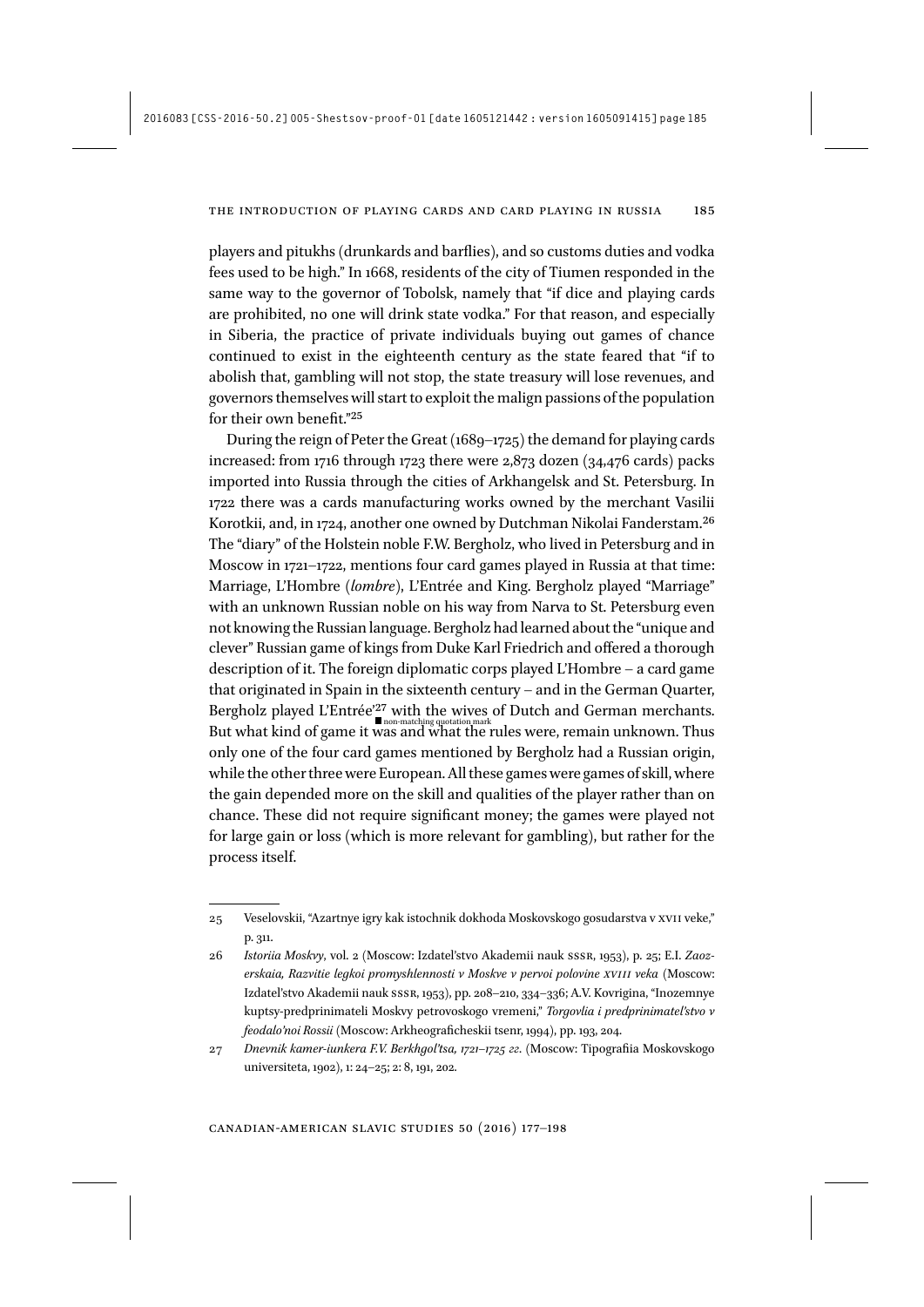The rather scarce information from Bergholz on card games as compared to the testimonies of contemporaries and foreigners on the times of Catherine the Great leads to the conclusion that card games were not a widespread leisure activity among the nobles in the first quarter of the eighteenth century. An important factor here was that Peter the Great himself did not like to play cards and hence these were not a feature of the court balls that he introduced.28 In Petrine times the presence of Moscow-fashioned antiquity was still being felt, and its devotees continued to adhere to the traditional ideal of life, according to which the game was seen as a "devilish act" inappropriate for Orthodox people. For instance, I.T. Pososhkov, the first Russian economist, who used to voice his original ideas on the development of entrepreneurship, defined the card game as something typical of "Lutheran misbelief," which had,

not seen or heard in their newly invented creed of a living or dead Wonderworker appearing. The only wonderworkers we see aplenty are those who can till midnight and till the very dawn sleeplessly ride and dance, drink with musicians and play cards … All us faithful people may the God save from such wonderworking of theirs.<sup>29</sup>

To P.A. Tolstoy, a cupbearer who visited Venice in 1697–1698, a professional gambling house with many thousands turnover and the participation of women seemed unusual.30

In the post-Petrine period, in the era of palace revolutions (1725–1762), gradually a significant layer of nobles had formed who were free of public duties. These nobles viewed the superficial replication of the European lifestyle as their new way of life. "The result of the western influence is a heavy feeling of leisure games and amusement," wrote the famous nineteenth-century historian V.O. Kliuchevskii. "This was because we initially needed the western influence to deal with urgent and pressing matters, but in the course of the eighteenth century it fell on those who lived at the benefit of other people's labor and had nothing much themselves to do, and thus filled their leisure time with games and amusement."<sup>31</sup> This "leisure class,"<sup>32</sup> which was looking to European

<sup>28</sup> *Dnevnik kamer-iunkera F.V. Berkhgol'tsa*, 2: 70–71.

<sup>29</sup> I.T. Pososhkov, *Zaveshchanie otecheskoe k synu* (Moscow: Tipografiia A.I. Mamontova, 1873), pp. 176–177.

<sup>30</sup> "Puteshestvie stol'nika P.A. Tolstogo 1697 i 1698 gg.,"*Russkii arkhiv*, no. 4 (Moscow: Tipografiia Moskovskogo universiteta, 1888), pp. 548–549.

<sup>31</sup> V.O. Kliuchevskii, "Zapadnoe vliianie v Rossii posle Petra,"*Neopublikovannye proizvedeniia* (Moscow: Nauka, 1983), p. 112.

<sup>32</sup> See T. Veblen, *Teoriia prazdnogo klassa* (Moscow: Progress, 1984).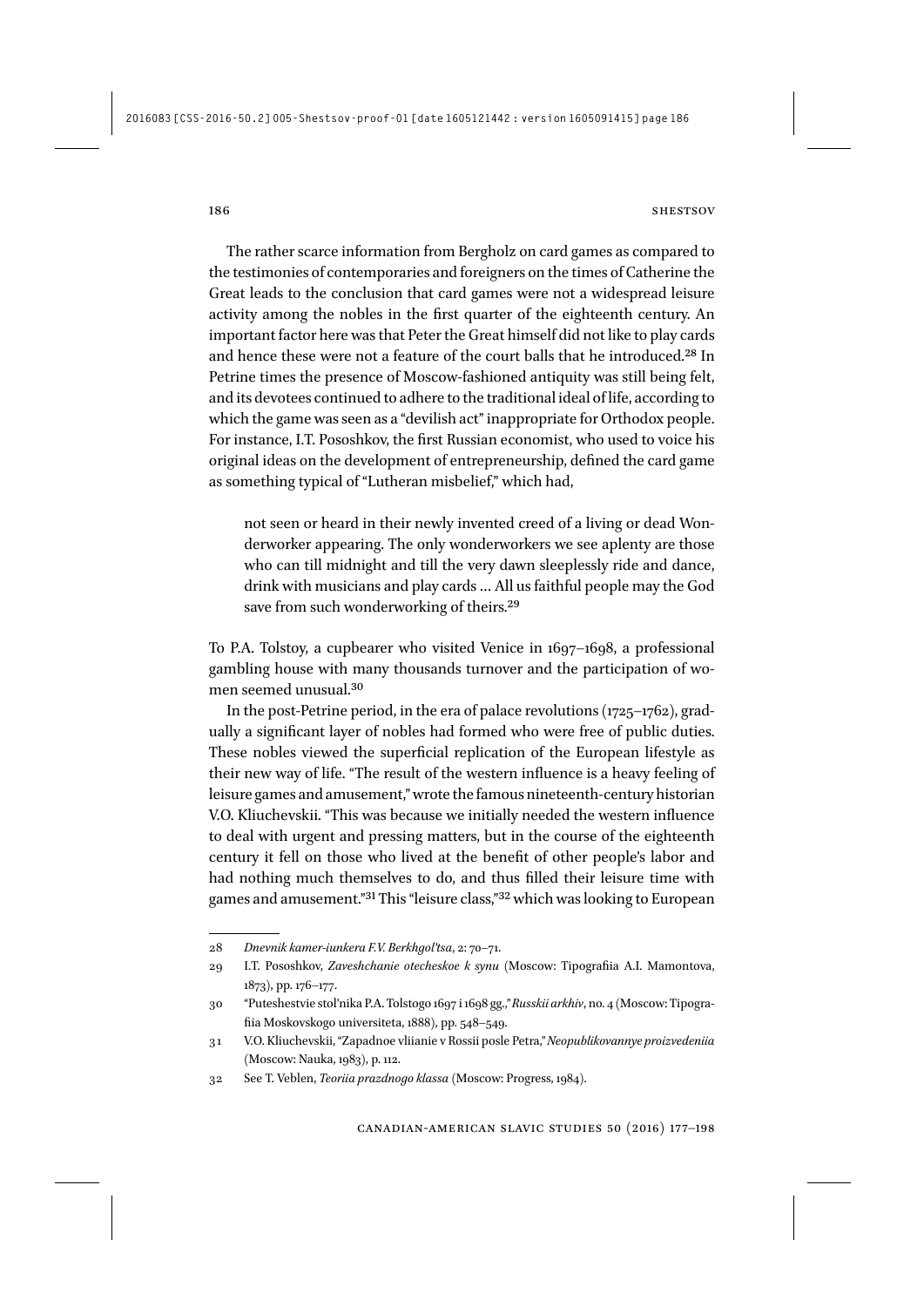nobles and increasingly alienated from its own national past, began to form at the court of Empress Anna of Russia (1730–1740). The ostentatious and wasteful consumption and indolence became for them a required norm, a duty. The people close to the Empress strove to draw attention upon themselves, make an impression by competing amongst themselves in the luxury of their carriages and house adornments, in their expensive clothes, in jewelry and in insignias.

**u**non-matching quotation mark<br>C.H. Manstein, a Prussian general in Russian service, to the late Polish king "Quite applicable to the Russians of that time is the observation made by [August II] about some of the nobles of the court: "My lord, one should make the city gates far wider so that all the nobles who carry entire villages on their shoulders can pass through."33 D.A. Korsakov, a Russian historian of the nineteenth century, wrote:

The luxury of the court of Anna of Russia would astonish with its splendor even the tried eye of the nobles of the Windsor and Versailles courts. The wife of an English resident, lady Rondo is in raptures over the splendor of court festivities in Petersburg that would convey her with their magic setting into the land of fairies and remind her of Shakespeare's *A Midsummer Night's Dream*. These festivities also amazed the spoiled marquis of Louis xv's court and his ambassador in Russia, de la Chetardie. Balls, costume balls, "*kurtagi*" [imperial outings], tours, Italian opera, full-dress dinners, ceremonial receptions of ambassadors, military parades, weddings of high-profile persons, and fireworks would succeed each another in a colored kaleidoscope and consume the golden rain of*chervontsi* that fell on them lavishly from the treasury.34

It was during the reign of Empress Anna that card games were introduced to court, particularly European gambling games Quintich and Pharaoh. Here is the description of it from contemporaries: "Great games were played at the court, from which many have made their fortune and the majority went to rack and ruin. Often times I happened to see one would lose up to 20 thousand rubles in a single sitting of Quintich or Pharaoh."35 "The Empress's reception looked like private gatherings. Her royal circle is assembled for some half an hour. Afterwards the empress and the princesses [Elizabeth of Russia and

<sup>33</sup> Kh.G. Manshtein, *Zapiski istoricheskie, grazhdanie i voennye o Rossii s 1727 po 1744 god*, vol. 1 (Moscow: Izdatel' T. Malygin, 1823), p. 56.

<sup>34</sup> *Iz zapisok kniazia P.V. Dolgorukova. Vremia imperatora Petra ii i imperatritsy Anny* Ioanovny (Moscow: Nizhne-Volzhskoe knizhnoe izdatel'stvo, 1989), p. 134.

<sup>35</sup> *Iz zapisok kniazia P.V. Dolgorukova*, pp. 58–59.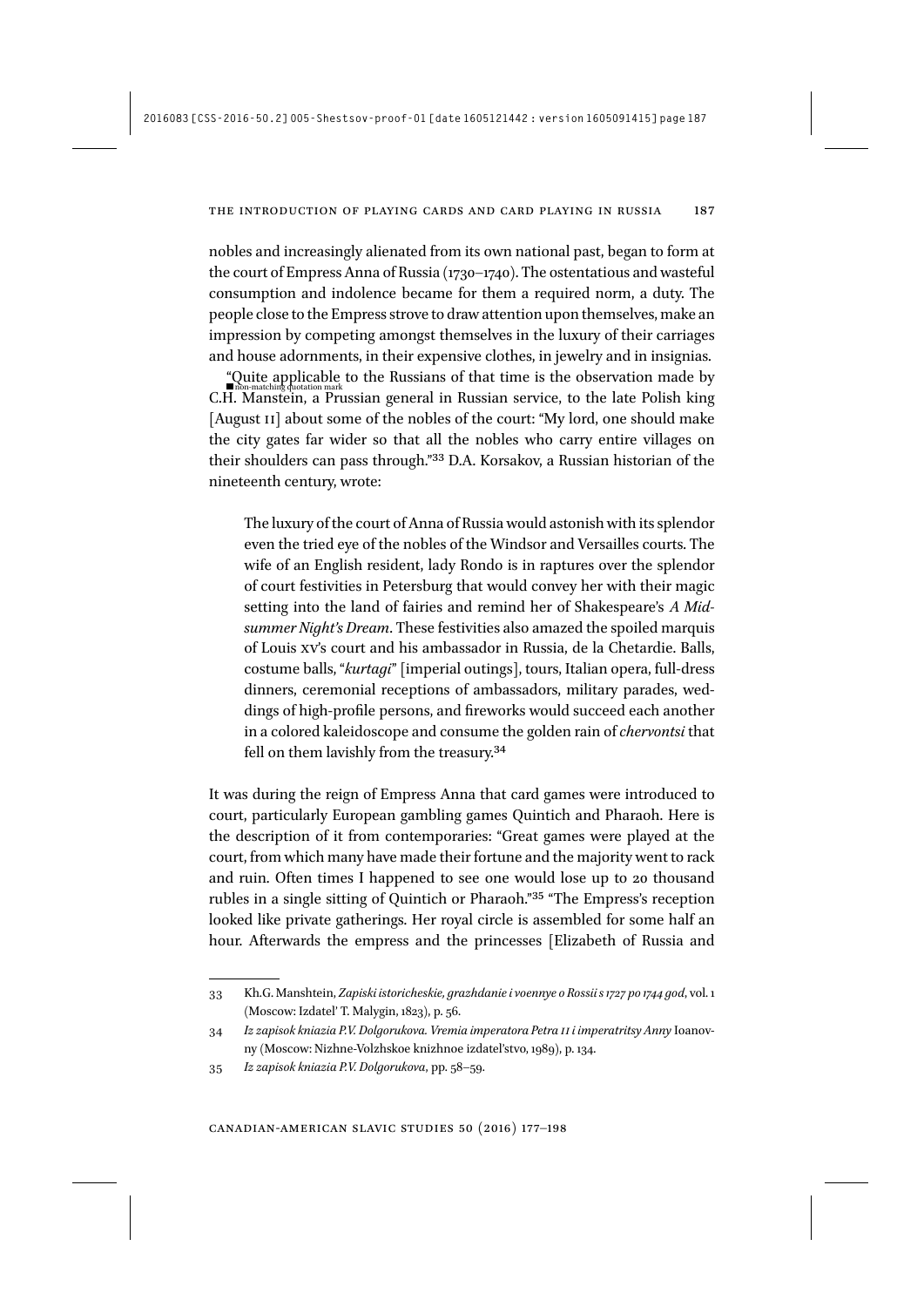Anna Leopoldovna] sit to play cards; their lead was followed by those who stay and love the game."36 The empress herself played to lose: "She kept the bank but only allowed those she chose to lose; and whoever won she would immediately pay; and as normally the game was played with marks, she would never take money from those who lost to her."37 Lady Rondo, the wife of an English resident at the Russian court, informed her fellow countrywoman:

The wife of the Polish minister [the Polish-Saxon ambassador Le Fort] hosts gatherings every evening with all the people of good society, but to my sorrow most of these come to play, although it is not strictly required to do so. People come to these gatherings whenever they want, without any invitation; for those who wish to stay there is dinner sometimes, and I think that a conversation there would be quite pleasant if only cards were not known in Russia.38

Significantly, the rooms of the ice house, where in 1740 a buffoonish wedding of Prince M.A. Golitsyn took place, had among such necessary items as a bed, table, chairs, dinnerware, mirror, candlesticks, and a clock for card playing.39 On Voznesenskaia Street in St. Petersburg, the first specialized gambling house of a German woman known as Drezdensha was opened.40

Thus in the contest of mirroring everything European, the Russian leisure class adopted from its West European counterpart, among other superficial culture elements, also the European card games as a means of decent and decorous (and ostentatiously-leisure in nature) pastime and as one of the forms of conspicuous consumption. On the backdrop of constant increase in ostentatious spending that would indicate one's high social standing and ensure respect of others, a win in a gambling game became the source of funds for such spending, while a loss (the bigger, the better) was a proof of financial well-being.

<sup>36</sup> *Pis'ma ledi Rondo* (St. Petersburg: Izdatel' R. Isakov, 1874), pp. 52–53.

<sup>37</sup> Manshtein, *Zapiski istoricheskie*, pp. 58–59.

<sup>38</sup> "Ledianoi dom, postroennyi v S-Peterburge, v 1740 g. Opisanie ochevidtsa akademika Georga Vol'fganga Krafta,"*Russkaia Starina* 7 (St. Petersburg: Izdatel'stvo M.I. Semevskogo, 1873), pp. 354–360.

<sup>39</sup> *Pis'ma ledi Rondo*, pp. 11–12.

<sup>40</sup> See M.I. Pyliaev,"Azartnye igry vstarinu," *Staroe zhit'e*(St. Petersburg: Tipografiia A.S. Suvorina, 1897), 22; "Zapiski M.V. Danilova, artillerii maiora napisannye im v 1771 godu (1722– 1762)," *Bezvremen'e i vremenshchiki: Vospomianiia ob "epokhe dvortsovykh perevorotov" (1720–1760-e gody)* (Moscow: Khudozhestvennaia literature, 1991), pp. 316–317.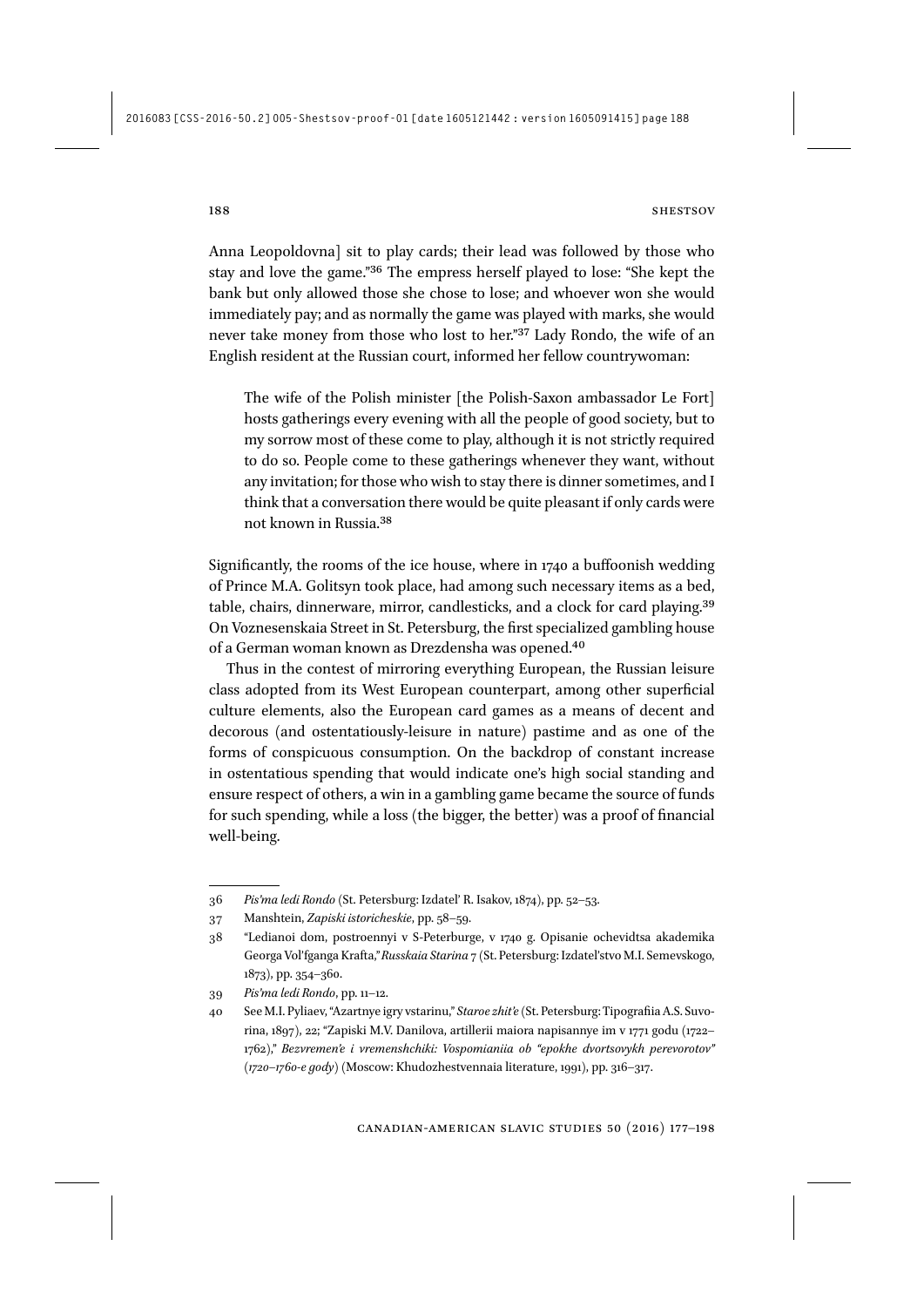During the reign of Empress Elizabeth (1741–1761) the ostentatious indolence and conspicuous consumption in the empress' court continued to gain momentum. For instance, count P.I. Shuvalov had such capabilities as to "treat the unexpectedly arrived empress, and a considerable number of courtiers with her, to a dinner served as if purposefully prepared; and that was to his merit, and he enjoyed profound respect from the court at least, despite various fluctuations in his or her majesty's regard."41 Those who had "indecent country-like dresses" were not allowed to court costume balls under the threat of punishment.<sup>42</sup>

For many representatives of the court nobility, the mirroring and near complete copying of the European lifestyle was the main manifestation of their adherence to European culture, which had the effect of disassociating the nobles from their own national past. V.O. Kliuchevskii identified two typical examples of this manifestation: a "Petimetr" and a "Coquette":

A petimetr is a noble gallant, brought up in the French manner; the rest of Russia did not exist for him or existed only as an object of ridicule; he despised the Russian language as much as he did German; he would not want to know anything about Russia … A coquette is a noble lady, brought up in the French manner and could be called a petimetr's sibling but for the sometimes not very familial relationships between them. She would feel at home anywhere except in her own country. Her entire worldly catechesis consisted in dressing up elegantly, making a gracious coming out, a nice bow, and a delicate smile.43

Beginning in the middle of the eighteenth century, the leisure class began to grow, largely because the material well-being of nobles was improving: the "dividends" from taking part in palace revolutions, the distribution of peasants and state enterprises, the revenue from distillation and bread exports, cheap loans from the Bank of the Nobility (*Dvorianskii bank*), and the increased duties of peasant serfs offered exciting possibilities for the satisfaction of material needs. Following the court, the capital and provincial nobles began to get accustomed to a high-society lifestyle and maintain a considerable level of consumption,

<sup>41</sup> *O povrezhdeniinravov v Rossii kn.M. Shcherbatova i"Puteshestvie" A. Radishcheva* (Moscow: Nauka, 1983), p. 60.

<sup>42</sup> N.I. Grigorovich, "Maskarady v 1750–1752 gg.," *Russkaia starina* 11 (St. Petersburg: Izdatel'stvo M.I. Semevskogo, 1874), pp. 775–776.

<sup>43</sup> Kliuchevskii, *Russkaia istoriia. Polnyi kurs lektsii*. 3 vols. (Moscow: Mysl', 1993), 3: 346.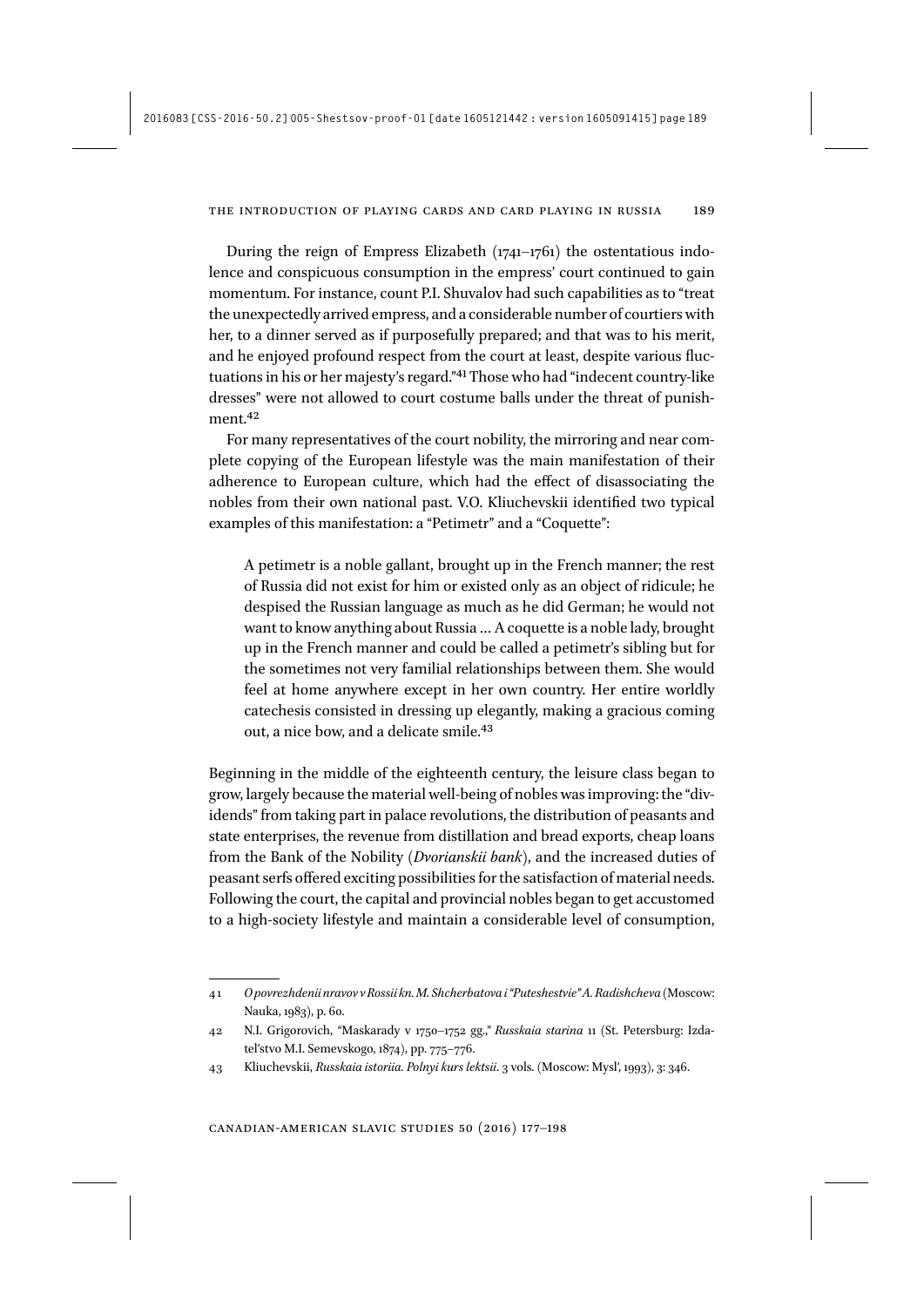# 190 SHESTSOV

including gambling. This material well-being also became possible due to the fact that nobles received more and more free time as a result of being gradually freed of compulsory state service, which was secured in legislation by Peter III's and Catherine II's *Charters to the Nobility* (in 1762 and 1785, respectively).

In 1761, towards the end of her reign, Empress Elizabeth regularized card games and divided them into legal games of skill and illegal games of chance, or gambling. Legal card games were those where the outcome depended not only on chance but also on the intellect and the skill of the player (L'Hombre, Piquet, Pamphile, etc.), and these were allowed to be played "in the noble's houses" but only "for the smallest wagers, and not for gain but solely for fun." Gambling games included those where the outcome was determined entirely by chance and luck (Pharaoh, Quintich, etc.) and were strictly prohibited "except for Her Imperial Majesty's palace apartments,"<sup>44</sup> where the high-stakes games took place. This partial relaxation of the ban only sowed confusion about the attitude of governmental authorities towards gambling, and, moreover, created a precedent for the rest of the nobles to follow.

The reign of Catherine II the Great (1762-1796) was the peak for card games both in the court in the capital cities and in the provinces in the eighteenth century. Card games came to be closely connected to the Russian noble class as expenditure and as a subject of close scrutiny of the legal authorities (though with little practical effect). The notes and memoires from that time mention sixteen kinds of card games.<sup>45</sup> Prince G.A. Potemkin, according to his contemporaries, would lose "countless amounts."46 His house always had designated rooms where the "guests could play whatever card game they wanted."47 From his Jassy residence he would "send to Warsaw for cards,"48 and for his wagers he used gems, just as the empress would, and "never noticed the cost of a win or a loss."49 S.G. Zorich, another favorite of Catherine's, opened in a palace given him in Shklov not only a cadet corps but also a kind of cards academy, which many nobles of that time visited.50

<sup>44</sup> *psz*, First Series, vol. 15, no. 11275.

<sup>45</sup> V.A. Bil'basov, "Andrian Gribovskii, sostavitel' Zapisok o Ekaterine ii," in *Bil'basov, V.A.Istoricheskie monografii* (St. Petersburg: Tipografiia Skorokhodova, 1901), p. 138.

<sup>46</sup> A.G. Brikner, *Potemkin* (St. Petersburg: Tipografiia Rikkera, 1891), p. 276.

<sup>47</sup> *Russkii byt po vospominaniiam sovremennikov xviii veka*, Part 1 (Moscow: Zadruga, 1914), p. 141.

<sup>48</sup> *O privatnoi zhizni kniazia Potemkina* (Moscow: Panorama, 1991), p. 3.

<sup>49</sup> Ibid., p. 15.

<sup>50</sup> K. Valishevskii, *Vokrug trona* (Moscow: Obrazovanie, 1910), pp. 88–89.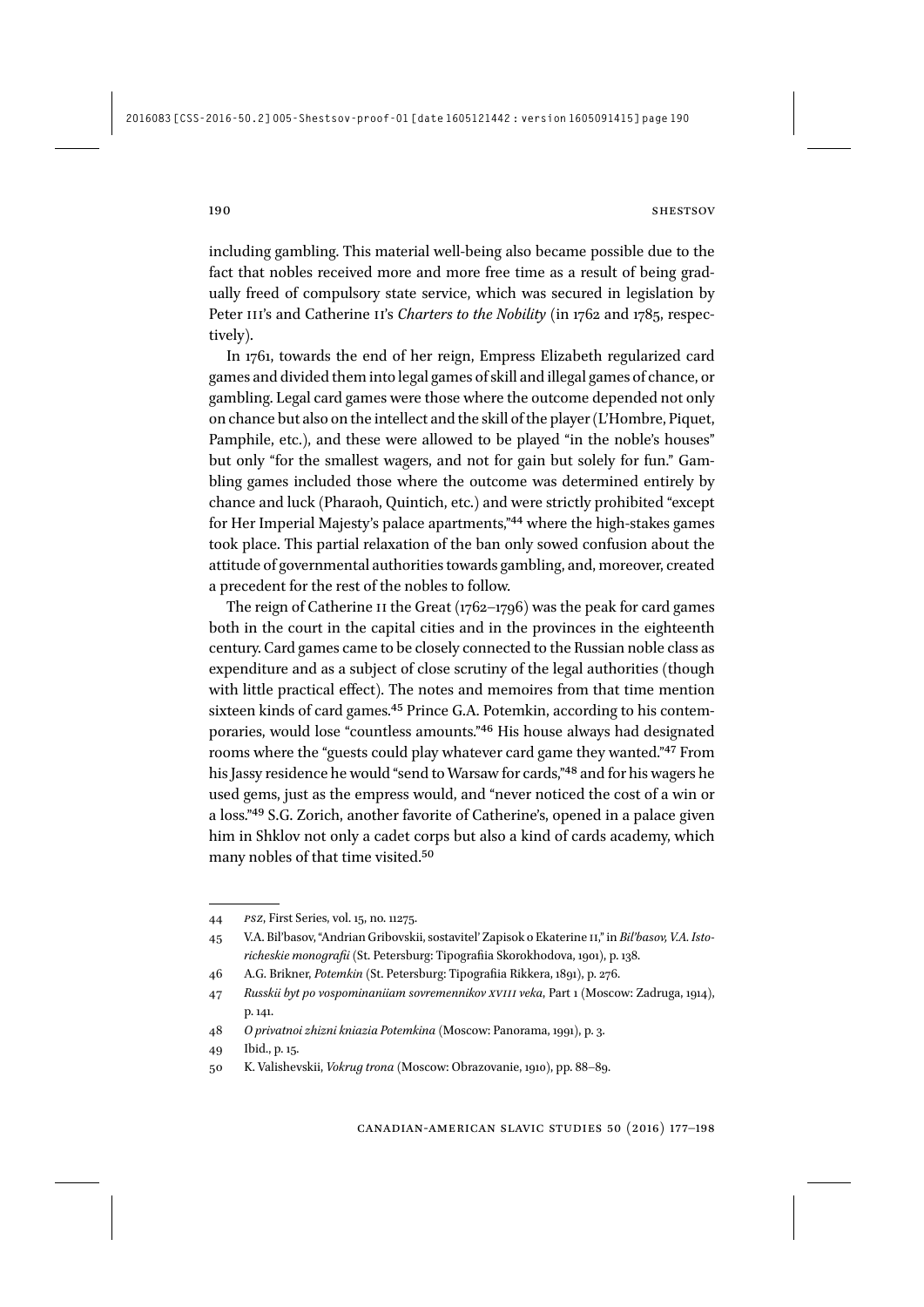In the capital cities a new form of pastime emerged for the Russian nobles: the English Club in Petersburg (1770) and the Moscow Club (1783), where card games played were enormously popular. In the English Club "the old master sergeants would say that gamblers are per se the foundation of the Club; they feed its existence; other members exist just for decoration, as a kind of ornament. In certain years the revenues from card games would amount to up to one hundred and fifty thousand rubles."51 In his notes, S.N. Glinka, a Russian writer, described the life of "fancy Moscow society" at the end of Catherine II the Great's reign as follows:

Moscow was feasting in a complete revelry of fun … The bank would rule the night. Then pawnshops would be cramped more and more with those pawning the souls of serfs. Quick and unexpected were the transitions from luxury to ruin.52

The memoirs of L.N. Engelhart – an adjutant to, and relative of, Catherine ii's favorite G.A. Potemkin – mention that "games of chance were forbidden by law, but the state turned a blind eye."53 The renowned adventurer Giacomo Casanova, who visited Russia in 1765–1766, also left a useful testimonial about the state's lack of enforcement of laws against gambling:

After the ball, having slept for the entire day, I went to visit General Melissino … Everything at his house was after the French manner: the food and drinks were excellent, the talks vivid, and the card games were even more so … Beginning with the very first night I got down to Pharaoh; the company there was all made of respectable people who would lose with no regret and win without vainglory. The modesty of the visitors as well as their high status guarded them from any harassment from governmental authorities.54

Not only for the capital but also for provincial nobles the card game became a mandatory part of their lifestyle and was considered "the best cure for indolence in the time of rest" (i.e., an activity), "a useful and pleasant mental exer-

<sup>51</sup> Pyliaev, "Azartyne igry vstarinu," p. 42.

<sup>52</sup> *Russkii byt po vospominaniiam sovremennikov xviii veka*, Part 2, Book 1, p. 215.

<sup>53</sup> V.A. Gol'tsev, *Zakonodatel'stvo i nravy v Rossii xviii veka* (St. Petersburg: Izdatel'stvo A. Popovoi, 1896), pp. 78–79.

<sup>54</sup> *Zapiska venetsiantsa Kazanovy o prebyvanii ego v Rossii, 1765–1766* (Moscow: Panorama, 1991), p. 8.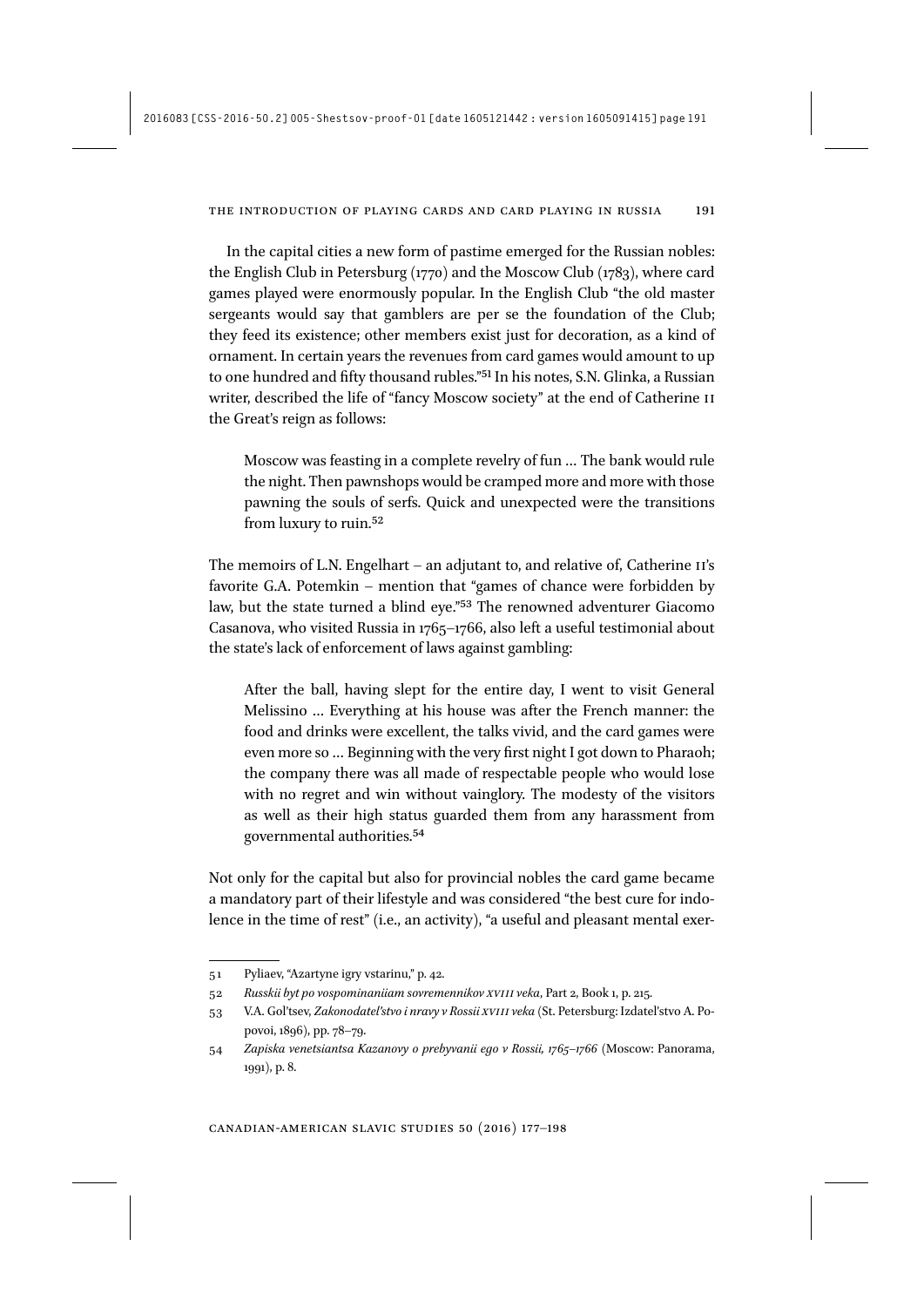cise, that brings together society and gives occasion for a light and amusing conversation."55 According to A.T. Bolotov, one of the most educated landlords of the second half of the eighteenth century and the founder of agronomics and pomology in Russia, the middling Petersburg nobles would spend time at their gatherings "mostly by playing cards, for then [the middle of the eighteenth century] this evil began to become customary, just as the present-day [the end of the eighteenth century] social life began to emerge and take root." According to Bolotov's observations, card games in the middle of the eighteenth century "were not yet in that atrocious customary use as nowadays [end of the eighteenth century], and one would not sit over cards till noon, or into the afternoon and almost through the entire night without getting up."56 These following words about card players are attributed to Catherine the Great herself: "These people could never be useful members of society, because they got used to leisure and to the luxurious life. They want to spend their entire life in this evil game, thus depriving themselves of their estate and not displaying the slightest concern about it. They make others miserable too, those whom they trick into the game!"57

On the whole, the Europeanized lifestyle, introduced from above by Russia's rulers at the beginning of the eighteenth century, had become by century's end something natural and integral. Having begun as an imposed preference for the fruits of foreign culture, the upper class itself "acquired the taste" for things Western, adopting them as a kind of variant of the national culture. In N.M. Karamzin's *The Letters of a Russian Traveler* (1801) a Parisian noblewoman who was seeking escape from the revolution asked: "What pleasures does your social life have?" To which she got the following answer: "All those that you enjoy: performances, balls, dinners, cards and the favor of ladies."58

The strengthening of landlords' power over serfs, palace revolutions and liberation from state duties facilitated the fact that liberty – the "liberties of the nobles" – were understood as unbridled self-interest – as a lack of restrictions.

"Say what you will about the interests of the nobles, but they existed," wrote M.E. Saltykov-Shchedrin, a Russian writer of the second half of the nineteenth century. He continued:

<sup>55</sup> N. Chechulin, *Russkoe provintsial'noe obshchestvo vo vtoroi polovine xviii veka* (St. Petersburg: Tipografiia V.S. Balasheva, 1889), pp. 93–94.

<sup>56</sup> A.T. Bolotov, *Zhizn' i prikliucheniia Andreia Bolotova, opisannye samim im dlia svoikh potomkov* (Moscow: Terra, 1993), pp. 166–167.

<sup>57</sup> Pyliaev, *Staryi Peterburg* (Leningrad: Titul, 1990), p. 224.

<sup>58</sup> N.M. Karamzin, "Pis'ma russkogo puteshestvennika," *Sochineniia* (Leningrad: Khudoshestvennaia literatura, 1983), p. 389.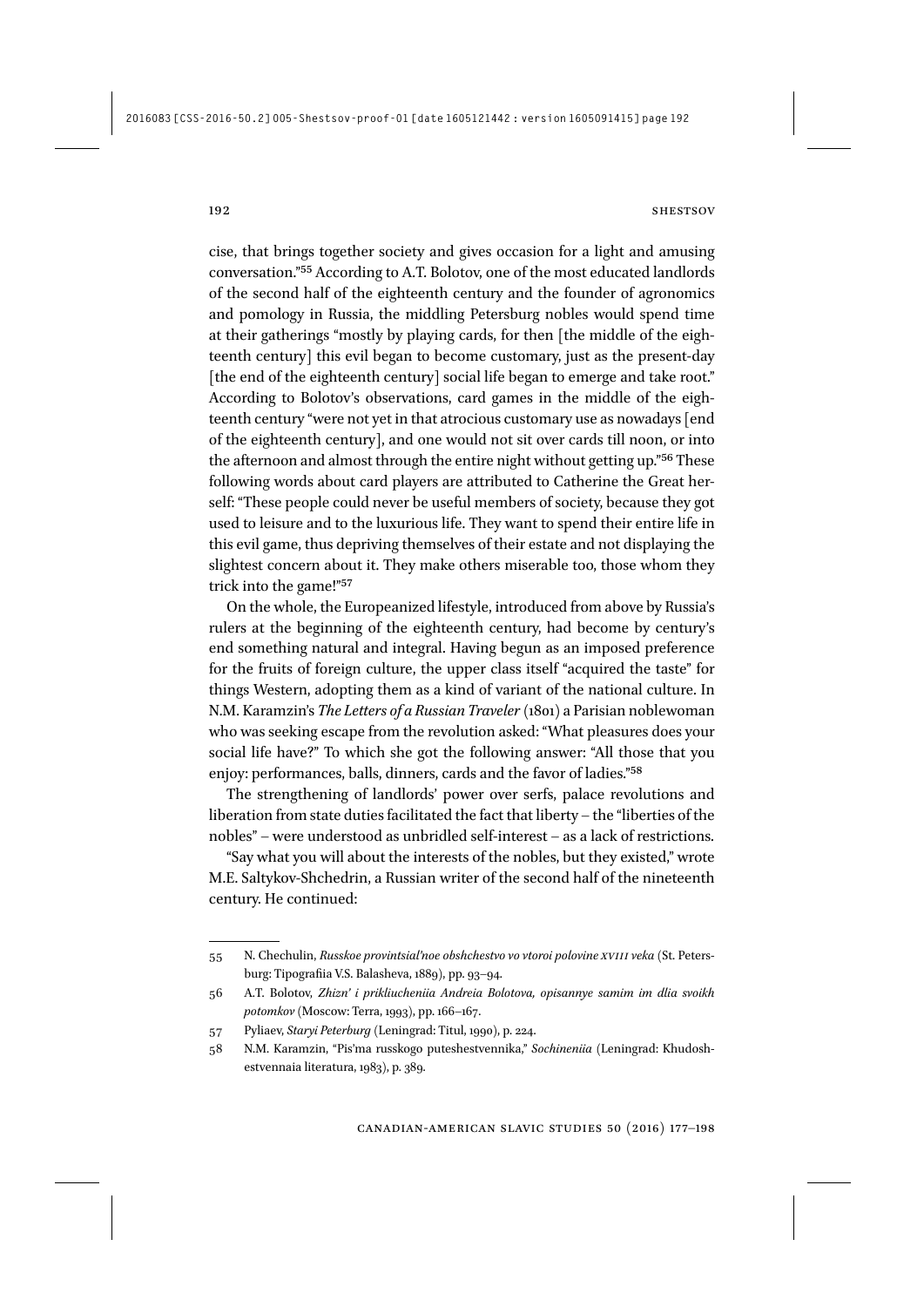The contents of this phenomenon was simple and fake (and that is why it disappeared so easily), but the fact that the phenomenon was very real – that is beyond any doubt … Lack of restraint and impunity were the two notions that fed one another. Unrestraint flattered a savage feeling itself, while impunity made the pleasure of unrestraint more complex and added some spice to it.59

High-stakes card games were also one of the manifestations of unrestrained liberty that the government was unable to restrict and which led not only to dire financial consequences but also to psychological exhaustion. Here is how V.I. Lukin, a writer in Catherine ii's reign, described "ill-fated" gamblers in the foreword to his comedy *The Spendthrift by Love Reformed* (1763):

Some resemble with the pale complexion the dead, who had risen from their coffins; some resemble dreadful furies with their bloody eyes; some, with their depressed spirit, are alike the criminals being led to execution; some have an unusual blush as red as cranberries; and some are streaming with sweat as if they are eagerly performing a profoundly difficult and useful job. The majority of these unrestrained spendthrifts curse the day they were born and their parents slam down their fists on the table, pull on their hair, and the shred cards that are the instrument of their misery.60

Lukin's comedy, which was meant to "liberate young people of games and squander" and give the audience an "innocent and fun diversion," was performed at court several times, but to little avail (the emphasis in it and in many other words of the eighteenth century on "innocence" in an activity was a common literary *topos*, and evidently for good reason).

It was in that same year that the first literary work, completely devoted to card games, was published – the poem *The L'Hombre Player* (*Igrok lombera*)  $(1763)$  by V.I. Maikov.<sup>61</sup> The poem was a great success and was republished twice during the author's lifetime: in 1765 and 1774. The success can be explained by the fact that the contents and plot of the poem, the issues raised in it related to card games, resonated well with noble society of that time. V.I. Maikov's *The*

<sup>59</sup> M.E. Saltykov-Shchedrin, "Dnevnik provintsiala v Peterburge," *Sobranie sochinenii*, vol. 10 (Moscow: Khudozhestvennaia literatura, 1970), pp. 290–291.

<sup>60</sup> *Sochineniia i perevody V.I. Lukina i B.E. El'chaninova* (St. Petersburg: TipgrafiiaI.I. Glaunova, 1868), p. 9.

<sup>61</sup> V.I. Maikov, *Izbrannye proizvedeniia* (Moscow and Leningrad: Sovetskii pisatel', 1966), pp. 55–71.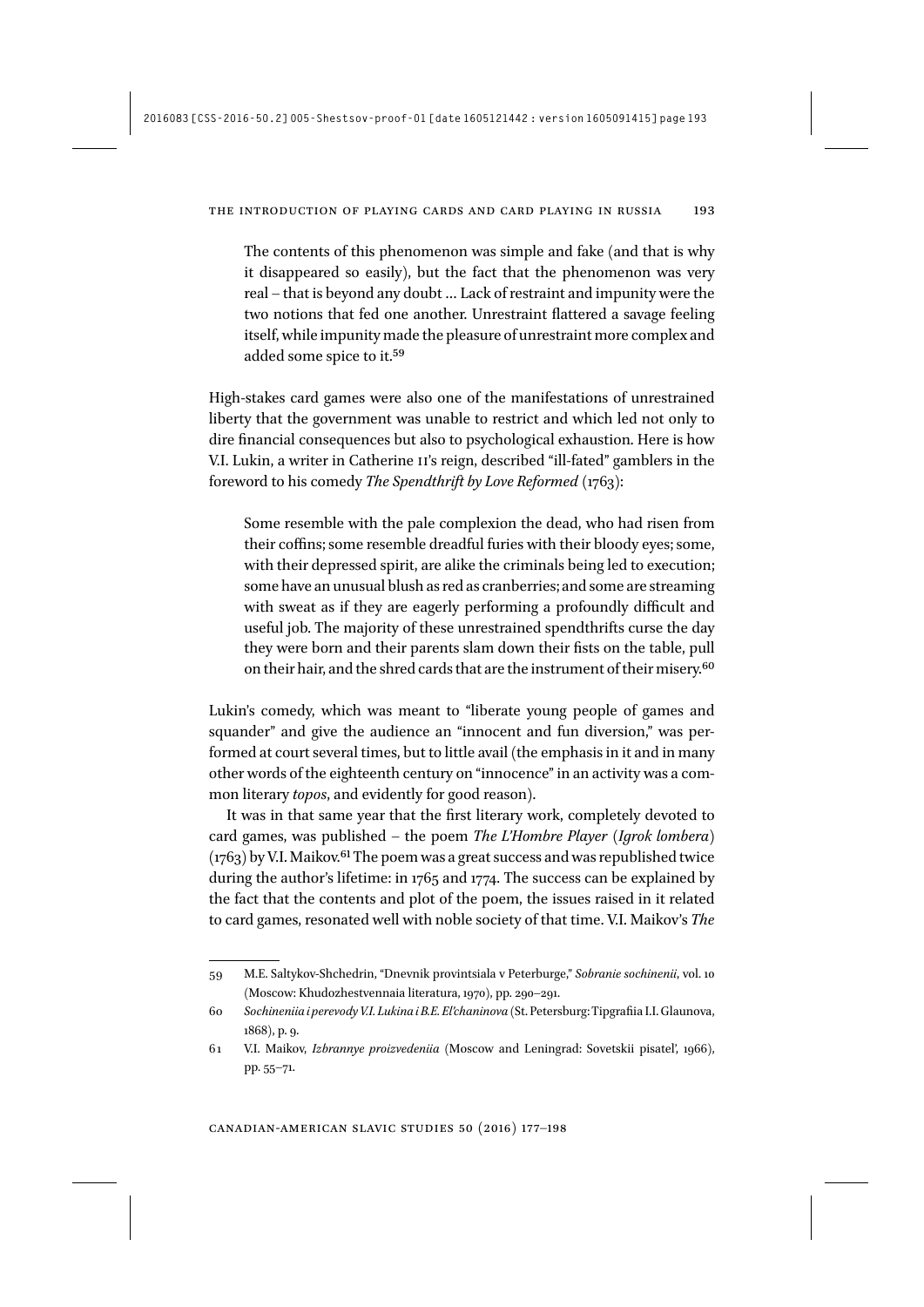# 194 SHESTSOV

*L'Hombre Player* may be considered the first cultural reflection on the topic of card games and the state of mind of a gambler. The author, however, is mainly focused on the external aspects of the game, on its immediate effects. The reasons that induce a man to play, gambling as one of the traits of the Russian character, the mystical side and symbolism of playing cards, the tragedy of the one who lost – all these topics were explored and developed in Russian literary works of the nineteenth century.

Thus, card games as a Europeanized (as well as an ostentatious and wasteful) diversion were gradually becoming a large and popular part of noble life in eighteenth-century Russia. The widespread growth of gambling in Russia, which was noted by contemporaries and foreigners alike, can be explained by one specific feature of the Russian society in the eighteenth century: that alongside the introduction of new cultural forms in the social, economic and political life of Russia's elite, there was also a borrowing of features of Western European aristocratic culture, features, like card playing and gambling, that were part of an increasingly obsolete, even medieval knightly and aristocratic ideal.

If we compare the description of a medieval knight, made by V. Zombart and A. Ia. Gurevich, with a Russian noble of Catherine II's reign, we will see an almost exact match:

To lead the life of a feudal lord is to live life to its fullest, you and those around you; which means to spend one's time at war and in hunting and wasting one's nights in a cheerful circle of merry drinking companions, playing dice or in the arms of beautiful women. It means to build castles and churches, to display splendor and pomp at tournaments and other celebrations, to live in the lap of luxury to the extent one's funds allow, or even if they do not allow it.62

Among the virtues that characterize a feudal lord, the most important was generosity … The rent he gathered from his domains allowed him to make feasts, to hold celebrations, to receive guests, and to make gifts – in sum, to live the high life … Prudence, thriftiness – these qualities conflicted with the ethics of his class. Their incomes are in the hands of a bailiff, a steward, a headman, while his job is to eat and drink away the gains, and to give away and squander his possessions. And the louder and wider he

<sup>62</sup> V. Zombart, *Burzhua. Etiudy po istorii dukhovnogo razvitiia sovremennogo ekonomicheskogo cheloveka* (Moscow: Nauka, 1994), pp. 12–13.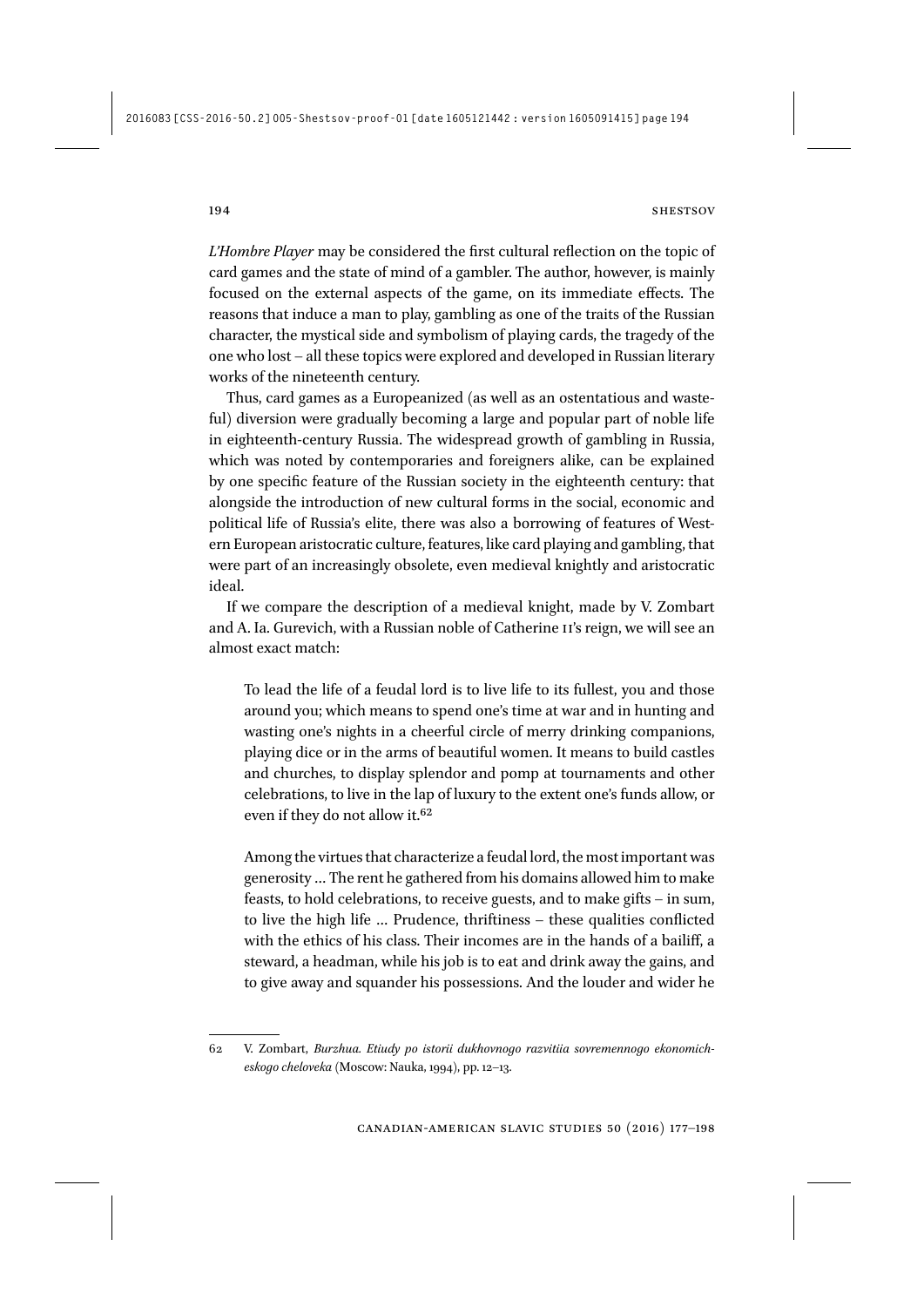can do it, the bigger his fame and higher his social status will be, and the more respect and prestige he will enjoy.63

In Europe this ideal was steadily losing ground under the influence of the Reformation, educational criticism and the principles of the "virtue of the commoners" and was finally decisively overthrown in its citadel – revolutionary France. Medieval nobles were displaced by "the new nobles," who were focused on hoarding, economic activity, utilitarianism, pragmatism and the more rational use of their time. "In the second half of the seventeenth century the victory of labor over leisure became final."64 Leisure time was now seen as a only brief respite to refresh one's strength for subsequent labor. As early as in the eighteenth century and especially in the nineteenth century (which as a historical phenomenon began in 1789 rather than 1801), extravagant generosity, indolence, and contempt for productive labor were increasingly seen as anachronistic. Self-indulgence was restrained by a new sense of ethics and a new notion of decency:

One should abstain from various wayward ways and be seen only in decent circles; one cannot be a drinker, a gambler, a womanizer; one should attend the Divine Liturgy or the Sunday church sermon; in a nutshell, one should also in their social behavior be a good "commoner" – out of business interest. For such a moral lifestyle increases one's credit.<sup>65</sup>

A negative opinion also formed towards card games as an activity contradictory to labor. In some of the didactic literature, cards appeal only to the "mindless, dull person, possessed with vain and sinister interests."66 This attitude formed not only under the influence of the facts of life of a middle-class society, but was also nourished by Humanist literature. For instance, in Erasmus's *The Praise of Folly* (1509) we can find the following apt lines:

Whether dice-players may be so favourably dealt with as to be admitted among the rest is scarce yet resolved upon: but sure it is hugely vain

<sup>63</sup> A. Ia. Gurevich, "Kategorii srednevekovoi kul'tury," *Izbrannye trudy*, vol. 2 (Moscow: Universitetskaia kniga, 1999), pp. 194–195.

<sup>64</sup> Gurevich, "Kur'tura bezmolvstvuiushchego bol'shinstva," non-matching quotation mark Gurevich *Izbrannye trudy*, vol. 2, p. 520.

<sup>65</sup> Zombart, *Burzhua*, pp. 99–100.

<sup>66</sup> V.P. Darkevich, *Narodnaia kul'tura srednevekov'ia: svetskaia prazdnichnaia zhizn' v iskusstveix–xvi vv*. (Moscow: Nauka, 1988), p. 127.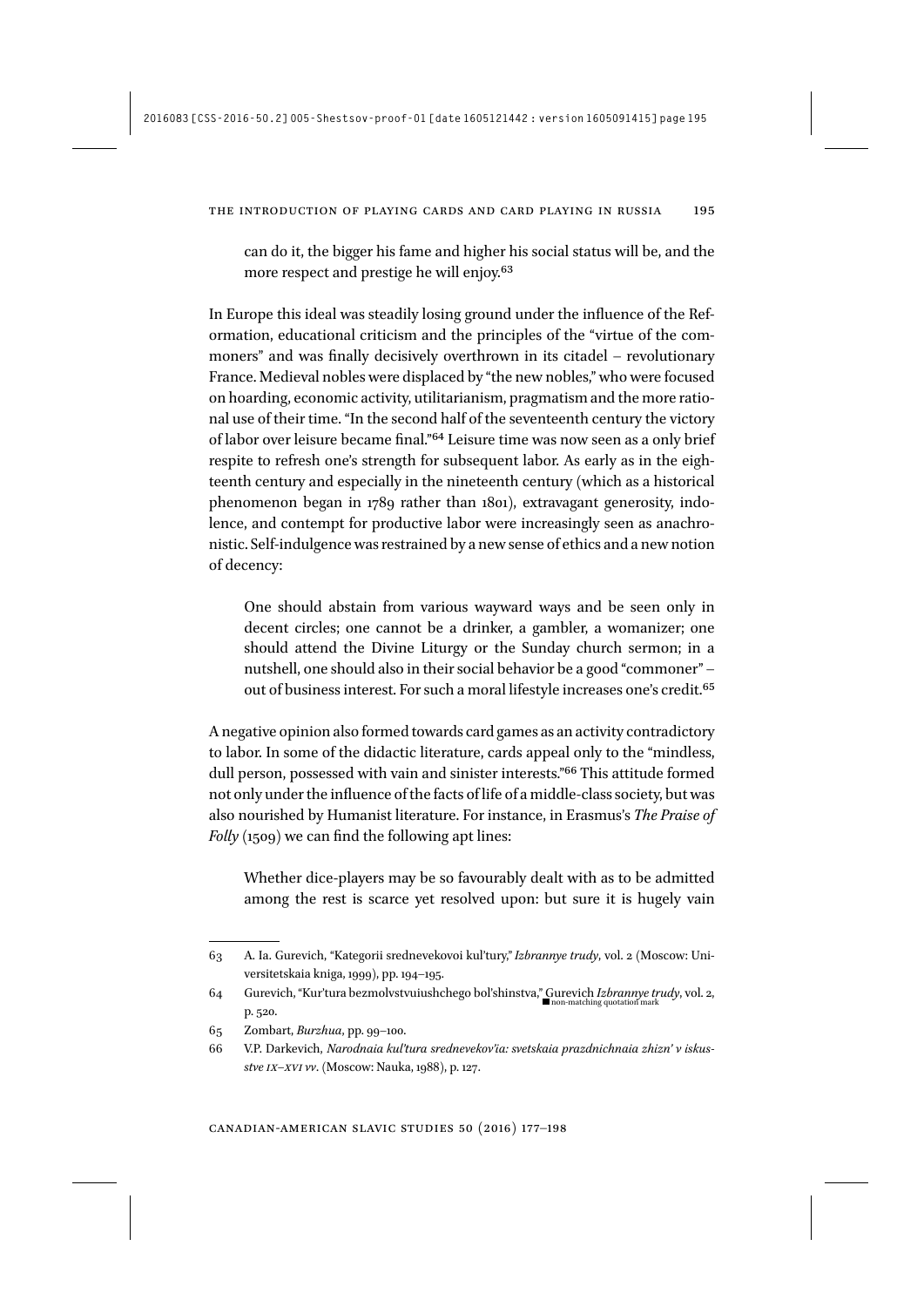and ridiculous, when we see some persons so devoutly addicted to this diversion, that at the first rattle of the box their heart shakes within them … and that poring old men, that cannot tell their cast without the help of spectacles, should be sweating at the same sport; nay, that such decrepit blades, as by the gout have lost the use of their fingers, should look over, and hire others to throw for them. This indeed is prodigiously extravagant; but the consequence of it ends so oft in downright madness, that it seems rather to belong to the furies than to folly.67

Johan Huizinger develops this view, writing that

the 19th century seems to leave little room for play. Tendencies running directly counter to all that we mean by play have become increasingly dominant. Even in the 18th century utilitarianism, prosaic efficiency and the bourgeois ideal of social. Welfare – all fatal to the Baroque-had bitten deep into society. These tendencies were exacerbated by the Industrial Revolution and its conquests in the field of technology. Work and production became the ideal, and then the idol, of the age. All Europe donned the boiler-suit. Henceforth the dominants of civilization were to be social consciousness, educational aspirations, and scientific judgement.68

This is exactly why the descriptions of the Russian upper-class society, made by the Englishmen, the Frenchmen and other representatives of dynamically developing nations, are so very similar: they could see their past selves, or, to be more precise, the past of their own aristocracies. Many of the observations about the emptiness, stagnation, indolence, wastefulness and superficiality of upper-class society were nearly identical to those being made by French moralists about their own county in the seventeenth century, such La Bruyère and La Rochefoucauld. Russian nobles in their own Middle Ages were mostly poor, financially dependent, subjugated and burdened with state service, and managed to realize the knightly ideal only in the eighteenth century. It is in the modern age that the nobles imagined themselves as an independent corporation that dominated over all other classes and possessed exclusive rights in the

<sup>67</sup> Erasm Rotterdamskii, *Pokhvala gluposti* (Moscow: Khudozhestvennaia literatura, 1983), chap. 39, p. 110. The translation is taken from "The Project Gutenberg EBook of *In Praise of Folly*," [http://www.gutenberg.org/files/30201/30201-h/30201-h.htm.](http://www.gutenberg.org/files/30201/30201-h/30201-h.htm)

<sup>68</sup> Iokhan Kheizinga, *Homo Ludens* (Moscow: Progress, 1992), p. 216. The translation is taken from *Homo Ludens: A Study of the Play-Element in Culture* (London, Boston, and Henley: Routledge and Kegan Paul, 1949), pp. 191–192.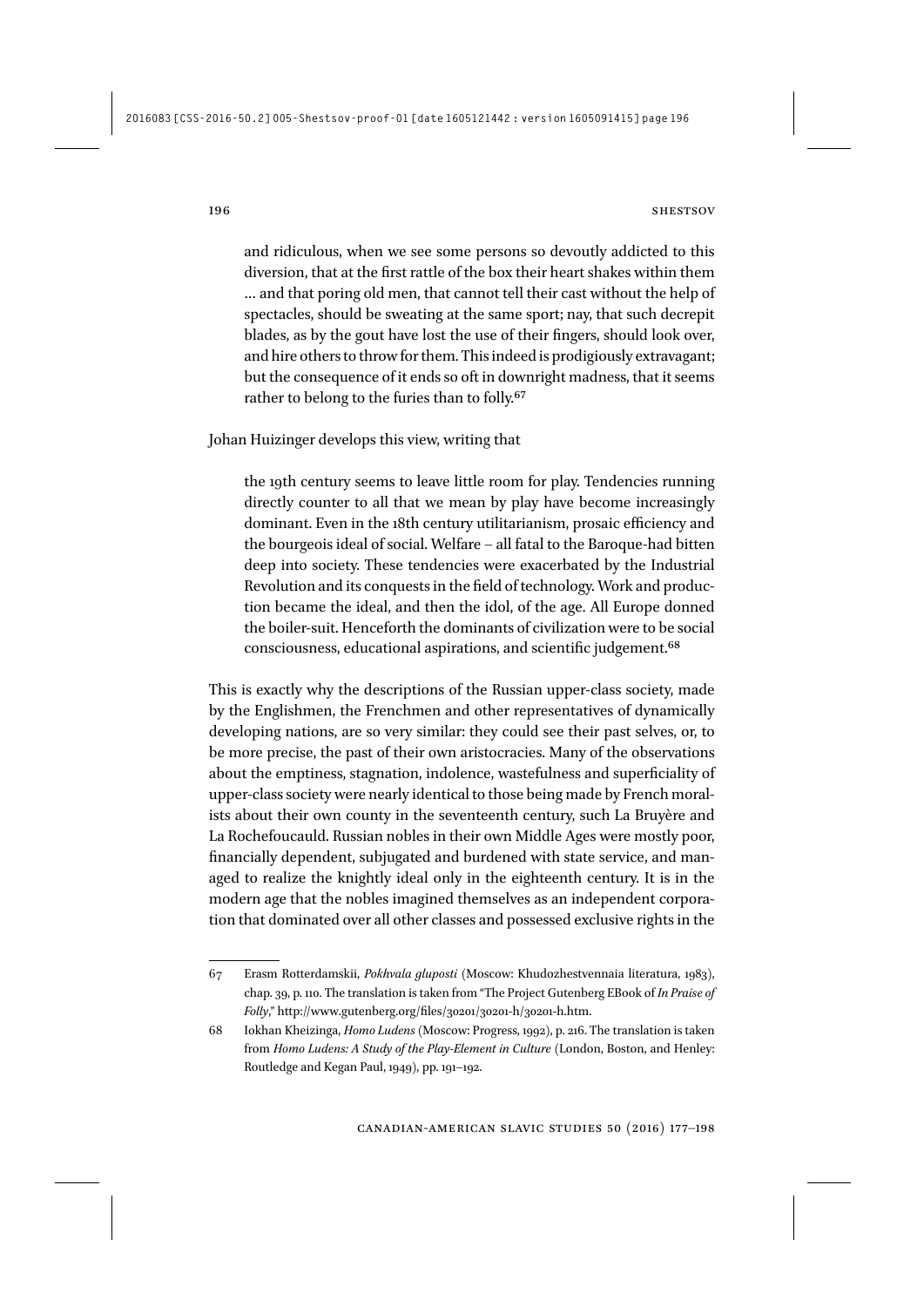economic, legal, governmental and cultural spheres of life. The nobles would receive financial independence, be freed of obligatory state service and have a wide choice of occupations in the eighteenth century; and it would be then that leisure, conspicuous consumption, class consciousness, and the arcane rules of etiquette would come to dominate their society, dominating their time and diverting their attention to economic, public and political activities.

To conclude, the question of where and when cards were brought to Russia remains open. Based on the data available, we can only argue that playing cards were linked to the increasing Western cultural influence in Russia, and that cards were already known in Muscovy in the last quarter of the sixteenth century. The rules of some card games and the names of the seventeenth-century cards and suits have not survived to the present time; however, the close link between playing cards and dice (*zern'*), particularly in the laws prohibiting their use, allow us to conclude that were used for games of chance connected to cash prizes. The insignificant amount of imports of playing cards to Muscovy in the seventeenth century and the absence of their domestic production suggest that most gambling was done through a quite simple and conventional game of dice dating back to the Indo-European past of the Slavic peoples. The state monopoly on the organizing of gambling suggests that playing cards were not in much use. Games of chance spread significantly in the seventeenth century among servicemen, however, especially in Siberia, which can probably be explained by the irregular conditions of military service – separation from families and households, frequent and long military deployments, and participation in collecting taxes on the fur trade. The spread of playing cards did not take place among elite of Russian society due to their preference for chess and draughts – the traditional games of the Russian Court. The Orthodox Church also opposed gambling, and its precepts often both reflected and determined cultural norms. Only in the eighteenth century did card games (both of chance and commercial ones) adopted as a part of the leisure lifestyle of the Russian nobility, a lifestyle increasingly and deeply influenced by Westernization.

The adoption of the knightly ideal by the Russian nobility in the eighteenth century made an impact on the nature of card games. Firstly, with new attitudes among the nobility toward wealth and leisure time, cards became the proof of one's financial status, a peculiar kind test wealth. Not paying out a gambling debt meant to throw doubts on one's solvency and break an obligation towards peers, thus making the gambling debt a debt of honor. This was a cultural norm of the time and noble class and was not regulated by law, since card games and their resulting debts were not protected by the courts. Secondly, spending one's pastime over a game would highlight one's belonging to the free and Europeanized elite that had the leisure time to waste away their days and